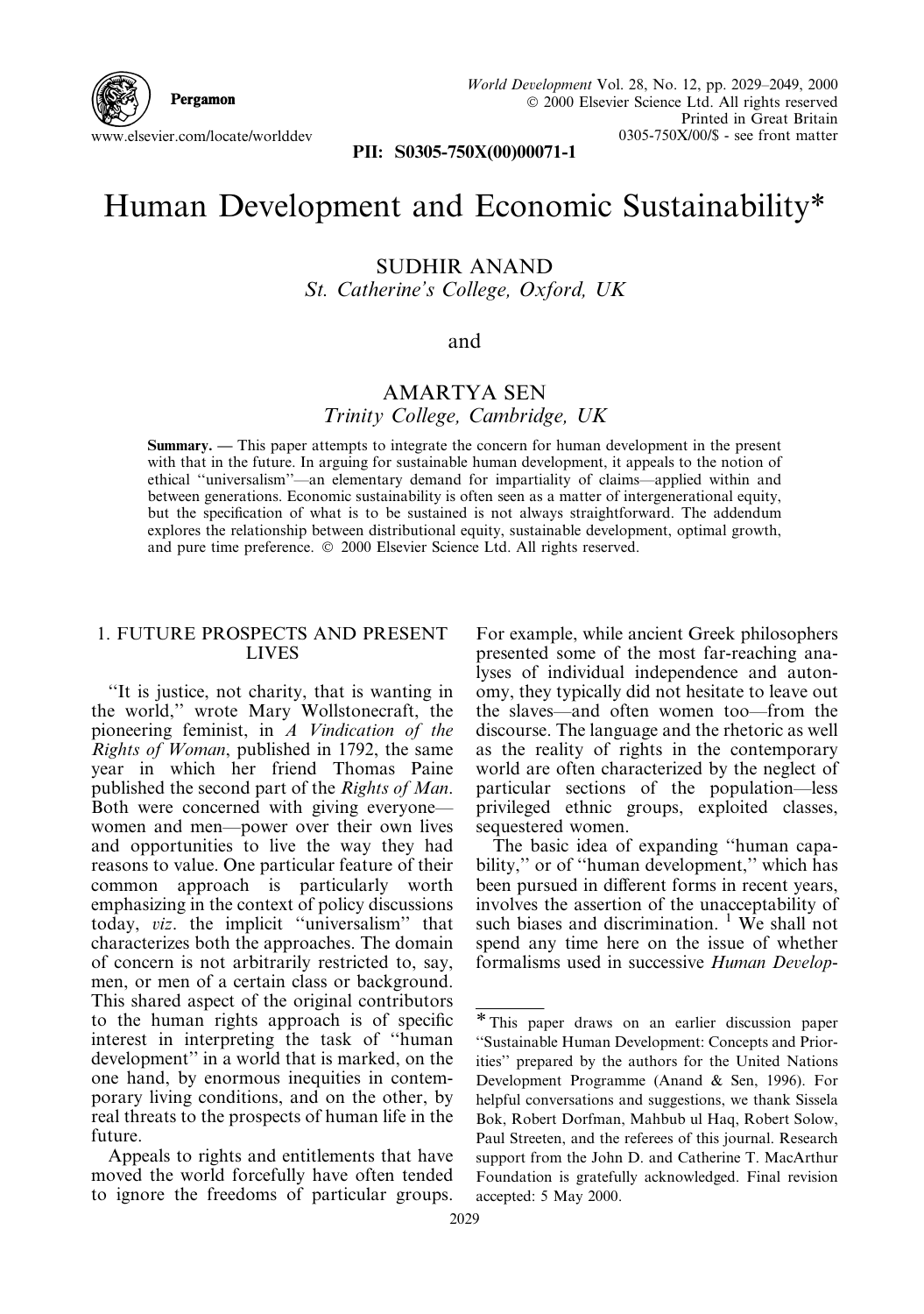ment Reports do full justice to the idea. But its focus on universalism is something of importance for contemporary debates on public policy. The growing concern with ``sustainable development" reflects a basic belief that the interests of future generations should receive the same kind of attention that those in the present generation get.  $^{2}$ 

We cannot abuse and plunder our common stock of natural assets and resources leaving the future generations unable to enjoy the opportunities we take for granted today. We cannot use up, or contaminate, our environment as we wish, violating the rights and the interests of the future generations. The demand of "sustainability" is, in fact, a particular reflection of universality of claims—applied to the future generations  $vis-\hat{a}-vis$  us.

That universalism also requires that in our anxiety to protect the future generations, we must not overlook the pressing claims of the less privileged today. A universalist approach cannot ignore the deprived people today in trying to prevent deprivation in the future.

One of the strongest arguments in favor of giving priority to the protection of the environment is the ethical need for guaranteeing that future generations would continue to enjoy similar opportunities of leading worthwhile lives that are enjoyed by generations that precede them. This, as we discuss in Section 3 of this paper, is the central idea underlying the demand for "sustainable development," and it has many important implications. But this goal of sustainability—increasingly recognized to be legitimate—would make little sense if the present life opportunities that are to be "sustained'' in the future were miserable and indigent. Sustaining deprivation cannot be our goal, nor should we deny the less privileged today the attention that we bestow on generations in the future.

The living standard of a substantial part of humanity has radically moved forward in a way that would have been hard to anticipate in Paine's or Wollstonecraft's time. While it would have been, then, difficult to dispute that human life everywhere was "nasty, brutish and short'' (as Thomas Hobbes had put it in Leviathan), people today in many countries in Europe, North America and elsewhere have lives that are much longer, less miserable, and far less battered by forces beyond the person's control. Yet a great many people in the world continue to suffer from the absence of fundamental opportunities to lead decent and satisfying lives. The continued high incidence of premature mortality, ill-health, undernourishment, illiteracy, poverty, insecurity, and other forms of deprivation indicate the failure of the modern world to bring even the most basic capabilities within the reach of all. A newborn child may be doomed to a life of extreme brevity or intense misery if that child happens to be born in a "wrong class," in a "wrong country," or to be of the "wrong sex."

Ethical universalism is basically an elementary demand for impartiality—applied within generations and between them. It is, in the present context, the recognition of a shared claim of all to the basic capability to lead worthwhile lives. Not working toward guaranteeing the basic capabilities to the future generations would be scandalous, but in the same way, not working toward bringing those elementary capabilities within the reach of the deprived in the present generation would also be outrageous. Given the implicit biases in many policy debates, there is a real need for jealously guarding that universalist perspective.

As the full significance of the issues forcefully discussed in the environmental conference (UNCED) in Rio in 1992 begins to be more fully understood, the integration of human progress and environmental conservation has emerged as one of the central challenges faced by the modern world (Pronk & Haq, 1992; Speth, 1992; Brundtland, 1993). The moral value of *sustaining* what we now have depends on the *quality* of what we have, and the entire approach of sustainable development directs us as much toward the present as toward the future. There is, in principle, no basic difficulty in broadening the concept of human development to accommodate the claims of the future generations and the urgency of environmental protection.

# 2. ALTERNATIVE DEVELOPMENT APPROACHES

#### (a) Human development and wealth

The foundational task of scrutinizing the demands of sustainable human development also provides an appropriate occasion to see how the "human development" approach relates to the more conventional analyses to be found in the standard economic literature from Adam Smith (1776, 1790) onwards. Interest in human development is not new in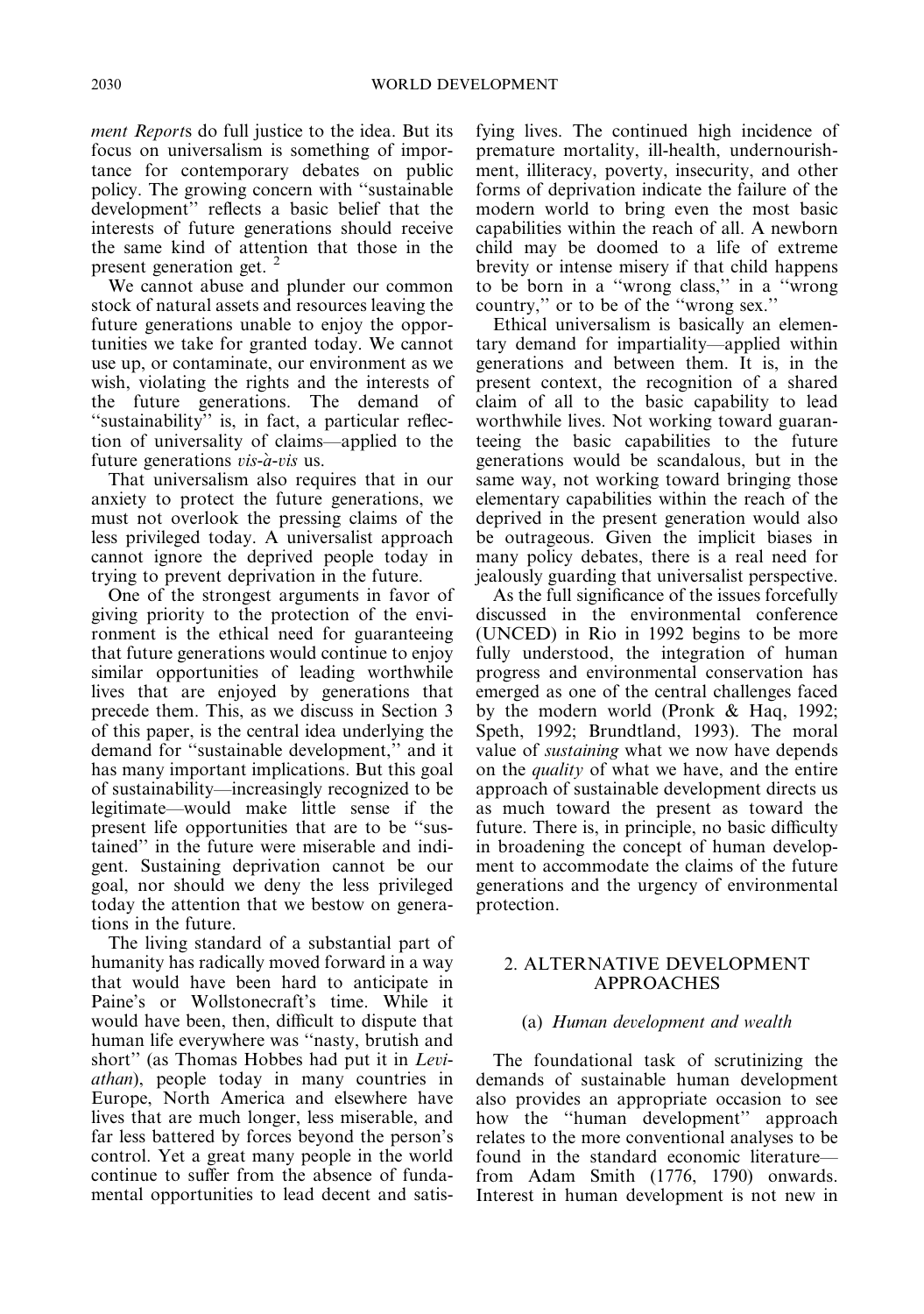economics. Indeed, this motivating concern is explicitly present in the writings of the early founders of quantitative economics (such as William Petty, Gregory King, François Quesnay, Antoine Lavoisier, and Joseph Lagrange) as well as the pioneers of political economy (such as Adam Smith, David Ricardo, Robert Malthus, Karl Marx, and John Stuart Mill).<sup>3</sup> There is, in this sense, no foundational departure in making economic analysis and policy take extensive note of the demands of human development. The approach reclaims an old and established heritage, rather than importing or implanting a new diversion.

Economics has never been a subject of one tradition only. The interest in human development has had to compete with other priorities and pursuits within the same body of mainstream economics. The preoccupation with commodity production, opulence and financial success can also be traced in professional economics through several centuries—involving many leading economists as well as businessmen and bureaucrats, who have preferred to concentrate more on the characteristics of overall material success than on the deprivation and development of human lives. Indeed, the dominant contemporary tradition of focusing on such variables as per capita gross national product or national wealth is a continuation perhaps even an intensification—of the old opulence-oriented approach.

The focus on wealth maximization can be taken at different levels, and at the common aggregative level, the spotlight is put entirely on making the community as a whole as opulent as possible, irrespective of distribution and irrespective of what that wealth does to human lives. It is, of course, true that being rich, wealthy and affluent can be among the most important contributory factors in generating well-being, and the opulence-oriented approach to economic progress certainly cannot be criticized for being irrelevant to the success of human living. On the other hand, insofar as it neglects other crucial factors, such as public care and social organization, which also contribute to the well-being and freedom of individuals, the approach is deeply limited and defective. <sup>4</sup> Insofar as the concern is with overall wealth maximization—irrespective of distribution—there is a serious disregard of individual predicaments in favor of some conglomerative achievement, which can be blind to the most extreme deprivations suffered by many, while others make use—possibly excellent use—of the accomplishment of wealth and opulence.

Thus, the fundamental difficulty with the approach of wealth maximization and with the tradition of judging success by overall opulence of a society is a deep-seated failure to come to terms with the universalist unbiasedness needed for an adequate understanding of social justice and human development. In this sense, the wealth-based approach is not, by any means, inconsequential, but it certainly is significantly partisan. The most basic problem with the opulence view is its comprehensive failure to take note of the need for impartial concern in looking at the real opportunities individuals have. The exclusive concentration only on incomes at the aggregative or individual levels ignores the plurality of influences that differentiate the real opportunities of people, and implicitly assumes away the variations—related to personal characteristics as well as the social and physical environment—in the possibility of converting the means of income into the ends of good and livable lives which people have reason to value.

#### (b) Objectives and instruments

How illuminating is the difference between the two traditions of focusing respectively on (i) development of human capability, or human development, and (ii) overall wealth and opulence? These traditions can be seen as differing, directly or indirectly, in two distinct respects. The first concerns divergences in the ultimate objectives, and the second relates to differences in the effectiveness of distinct *instruments*.

While the human development approach has conformed broadly to the line of reasoning enunciated by Aristotle more than two millennia ago ("wealth is evidently not the good we are seeking, for it is merely useful and for the sake of something else''), there have been many professional experts who have seen their task as being confined to the maximization of opulence (an old illustration is the 17th century monograph by the pioneering mercantilist author, Thomas Mun, England's Treasure by Foreign Trade, or the Balance of Our Foreign Trade is the Rule of Our Treasure). That division about our basic objectives still surfaces in the debates on current policies in different parts of the world, and also in discussions about what importance to attach to various indicators and criteria of progress (such as GNP per capita).  $\degree$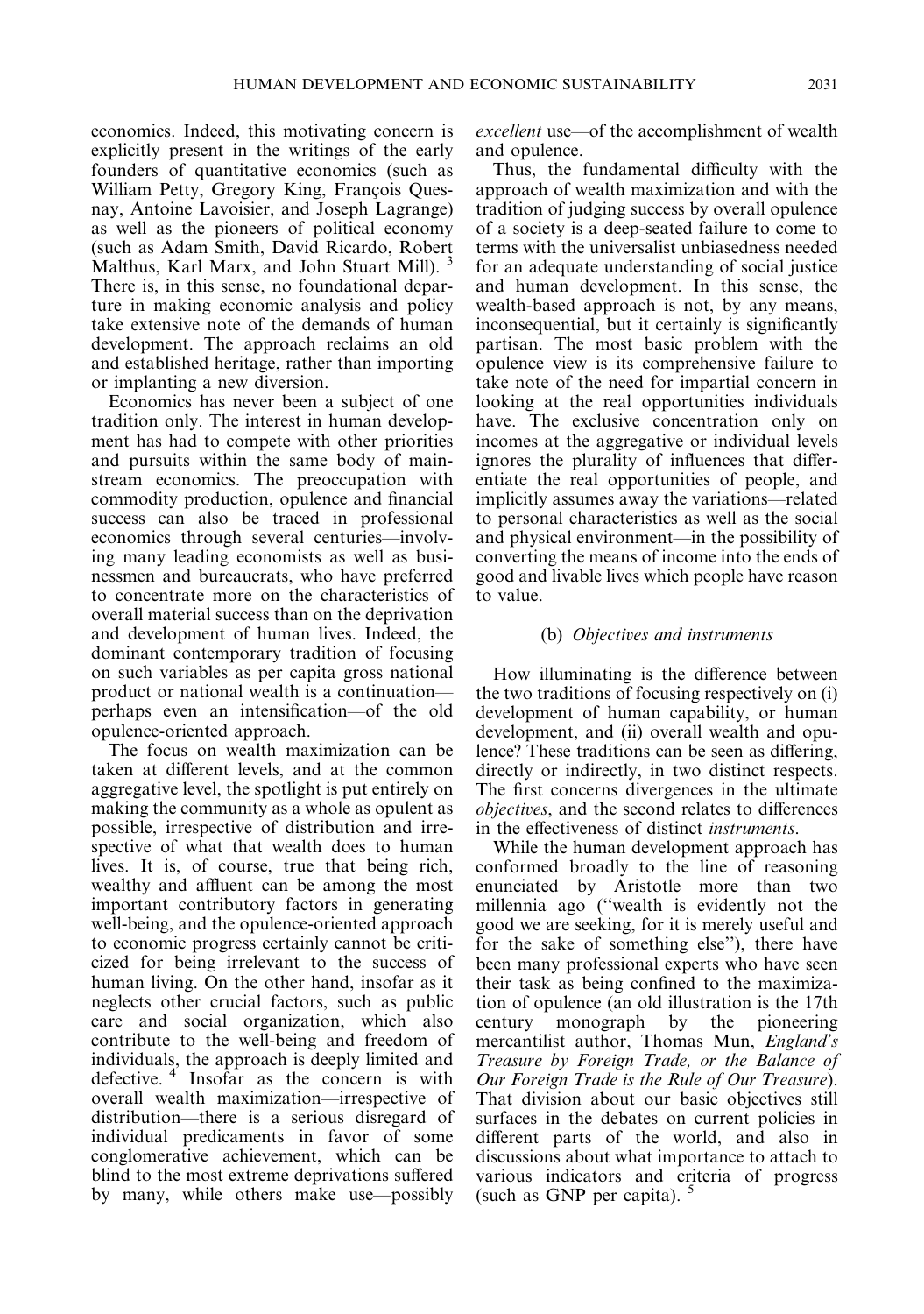At the level of objectives, the case for following Aristotle rather than Mun is not hard to appreciate. How can we possibly give priority to the means of living, which is what treasures and wealths are, over the ends of good and free human lives? While much of economic and financial writing proceeds as if there is nothing beyond opulence with which we need be concerned, it is fair to see that as a problem of presentation, rather than a reflection of some deep-seated eccentricity about ends and means. The really interesting debates must relate to instrumental effectiveness of overall wealth and opulence in promoting those things for which wealth and opulence are sought.

There is, in fact, much more substance in the opulence-centered approach than the implausible view that opulence is an end in itself. This takes us to the second difference, which relates to the cause-effect relationships in the pursuit of the deeper objectives. Some have taken the view that while opulence is not to be valued at all for its own sake, it still is the most important instrument in promoting the more basic objectives—even the Aristotelian one of rich and fulfilling lives.

To take a prominent example, W. Arthur Lewis, one of the leading modern development economists, did not entertain much doubt that the appropriate objective to pursue is increasing "the range of human choice." He also acknowledged the causal role of many factors in advancing the freedom to choose. But nevertheless he decided to concentrate specifically on "the growth of output per head," because it "gives man greater control over his environment, and thereby increases his freedom" (Lewis, 1955, pp. 9 $-10$ , 420 $-421$ ). Indeed, the focus of his classic book was sufficiently precise to permit him to assert: "Our subject matter is growth, and not distribution.''

Lewis's faith in the instrumental efficacy of total growth has proved to be quite disputable in terms of the experiences observed in the actual world. Many countries have grown fast without a commensurate impact on living conditions, and more importantly, some countries have achieved high quality of life despite relatively moderate growth of GNP or GDP per head. It has also been observed that even when there is a generally positive and statistically significant relationship between GNP per head and indicators of quality of life in the gross intercountry data, much of that relationship turns on the use of extra income in the specific fields of public education and health, and in reducing absolute poverty.

It is certainly true that the higher the average income of a country, the more likely it isgiven other things—that it will tend to have a higher average life expectancy, lower infant and child mortality rates, higher literacy, and in fact, a higher value of the "human development" index.'' A number of recent studies have confirmed this general pattern. The associations are, however, far from perfect. For example, in intercountry comparisons, income differences tend to explain not much more than half the variations in life expectancy, or in infant or child mortality, and they explain a smaller proportion of variation in adult literacy rates. <sup>6</sup> Many countries, such as Sri Lanka, China, Jamaica, Costa Rica, and the state of Kerala in India, have achieved levels of human development that are enormously higher than what would be expected on the basis of their GNP or real income per head.

What is also of importance—perhaps even more so—is the route through which growth of GNP most effectively influences human development. Economic growth not only involves increase in private incomes, it can also significantly contribute to generating resources that can be marshalled to improve social services (such as public healthcare, epidemiological protection, basic education, safe drinking water, etc.). In some cases such marshalling is effectively done, while in other cases, the fruits of growth are put to little use of this kind.  $\frac{7}{1}$  This can make a big difference to the outcome in terms of the expansion of basic human capabilities. Similarly, while the expansion of private income certainly is of instrumental importance in enhancing basic capabilities, the effectiveness of that impact depends much on the distribution of the newly generated incomes. In particular, the biggest impact may be expected to occur if the rise in average GNP per head goes with a sharp reduction in the poverty of the worst-o people, rather than going in other directions. To what extent this will happen depends on a variety of economic and social circumstances related to the labor-intensive nature of techniques of production, the sharing of education and skills across the population, the success of land reforms and the sharing of rural resources, and so on. Here again the experiences of different countries and of different policy regimes have been quite divergent.

There is significant evidence that the statistical correlation between GNP per head and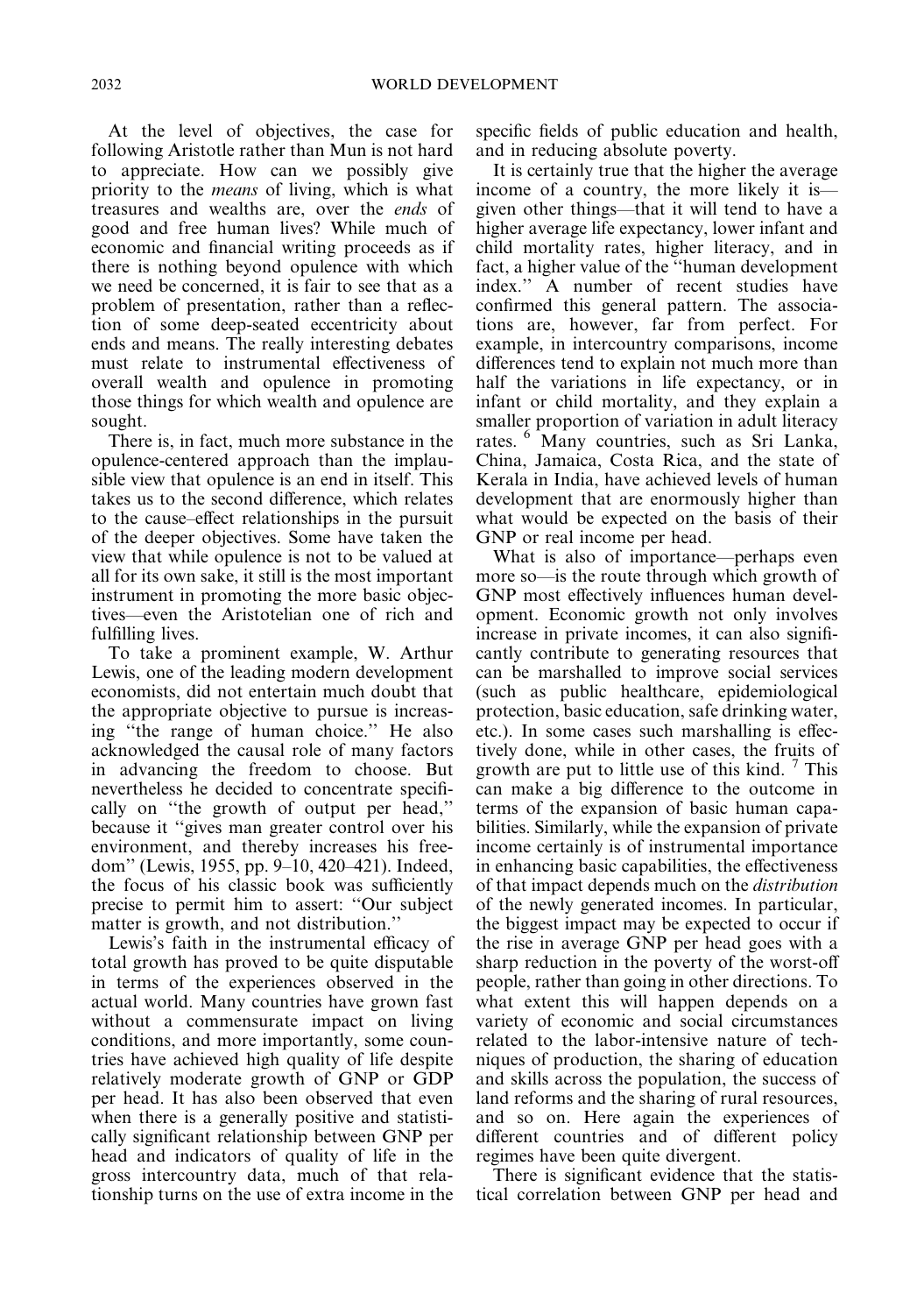human development tends to work through the impact of GNP expansion on higher public expenditure and lower poverty. For example, it is found in Anand and Ravallion (1993) that when life expectancy variations are linked with public health spending per person and an index of poverty, the addition of GNP per person as a further explanatory variable yields a coefficient that is not significantly different from zero.  $8$ This—and related results that focus on other characteristics of quality of life—must not, of course, be interpreted to imply that economic growth does not matter in expanding the quality of life. Rather, what they indicate is that the connections are seriously contingent, and much depends on how the fruits of economic growth are shared (in particular what the poor get) and how far the additional resources are used to support public services (for example, public spending on health services, which are particularly crucial in influencing life expectancy).

Thus the opulence-oriented view of progress, which has little intrinsic merit (as was discussed earlier), has a conditionally important instrumental role—and that conditionality relates specifically to features on which the human development approach has tended to focus, to wit, public action and poverty reduction. There is no basic conflict between regarding economic growth to be very important, and taking it to be in itself an insufficient basis of human development. Insofar as growth of GNP or GDP promotes enhancement of living conditions, its biggest impact comes through the expanded ability to undertake public action to promote human development, and the share of the additional income that is enjoyed by the poor. In recognizing the importance of economic growth as a means for human development, we must also take full note of (i) the contingent nature of its effectiveness as means (depending on the use of the means for promoting human development), and (ii) its nonuniqueness as means (there are other means as well, including social organization).

# 3. THE ENVIRONMENT AND SUSTAINABLE DEVELOPMENT

## (a) The environmental challenge

The idea of sustainable development arose essentially from concerns relating to the overexploitation of natural and environmental

resources. Early discussions stressed the limits to economic activity imposed by the physical environment, and concluded that species and ecosystems should be utilized in ways that allow them to go on renewing themselves indefinitely (IUCN, 1980). The anxieties expressed by environmental scientists and ecologists were recognized by policymakers and economists, who attempted to formulate concepts of "sustainable development.'' An early formulation by Robert Repetto (1985, p. 10) was as follows:

At the core of the idea of sustainability, then, is the concept that current decisions should not damage the prospects for maintaining or improving living standards in the future...This implies that our economic systems should be managed so that we live off the dividend of our resources, maintaining and improving the asset base so that the generations that follow will be able to live equally well or better. This principle also has much in common with the ideal concept of income that accountants seek to determine: the greatest amount that can be consumed in the current period without reducing prospects for consumption in the future.

As we shall presently argue, this connection between the ideal of sustainable development and the economic accountant's concept of maintaining the income level (discussed, in particular, by Hicks, 1946) is an important one to explore.

A more recent characterization has been suggested by Robert Solow (1992, p. 15):

The duty imposed by sustainability is to bequeath to posterity not any particular thing-with rare exceptions such as Yosemite, for example—but rather to endow them with whatever it takes to achieve a standard of living at least as good as our own and to look after their next generation similarly. We are not to consume humanity's capital, in the broadest sense.

In this section and the next, we follow this characterization, but we subject it to critical scrutiny in Section 3(c).

The term "sustainable development," in fact, owes its widespread usage to the Brundtland Commission Report (WCED, 1987), Our Common Future, which defined it as "development that meets the needs of the present without compromising the ability of future generations to meet their own needs. It contains within it two key concepts:

Ðthe concept of `needs,' in particular the essential needs of the world's poor, to which overriding priority should be given; and

the idea of limitations imposed by the state of technology and social organization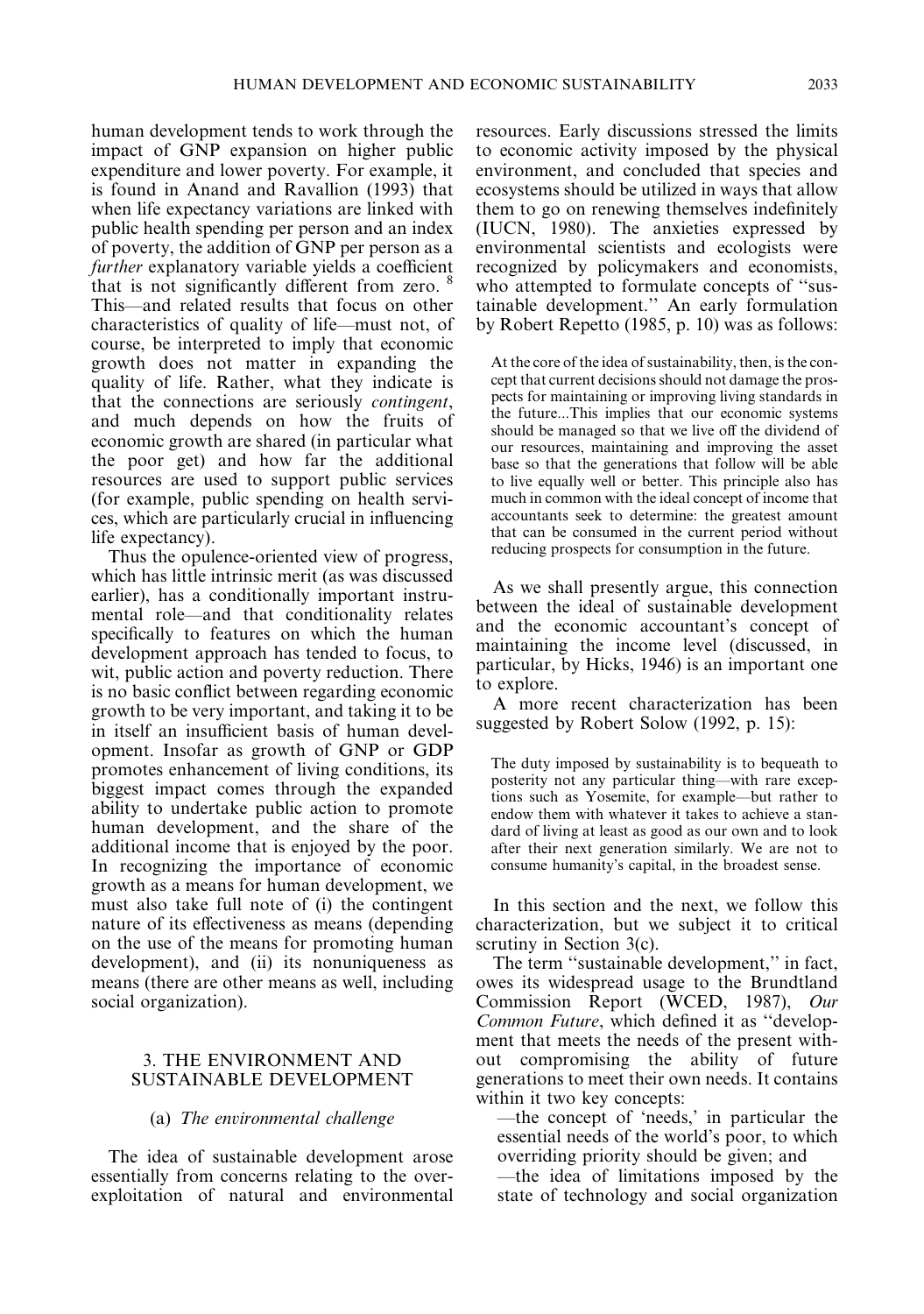on the environment's ability to meet present and future needs'' (WCED, 1987, p. 43).

The Brundtland Commission definition is often cited and has become very influential. As a general statement, it reminds us that sustainability is about an obligation to future generations (toward meeting their ``needs''), and thus it is necessarily about intergenerational allocation. Unlike some earlier statements, it also helpfully shifts attention away from conserving specific resources and "leaving" the world as we found it'' in every particular. The latter would appear to be neither feasible nor necessarily sensible: resources are basically fungible and can be substituted for one another. The Brundtland Commission's notion of sustainable development is indeed broader and invites examination even independently of environmental concerns.

Moreover, the obligation of sustainability cannot be left entirely to the market. The future is not adequately represented in the market—at least not the distant future—and there is no reason that ordinary market behavior will take care of whatever obligation we have to the future. Universalism demands that the state should serve as a trustee for the interests of future generations. Government policies such as Pigouvian taxes, subsidies, and regulation can adapt the incentive structure in ways that protect the global environment and resource base for people yet to be born. As Pigou (1932, pp.  $29-30$ ) had noted,

there is wide agreement that the State should protect the interests of the future in some degree against the effects of our irrational discounting and of our preference for ourselves over our descendants. The whole movement for 'conservation' in the United States is based on this conviction. It is the clear duty of Government, which is the trustee for unborn generations as well as for its present citizens, to watch over, and, if need be, by legislative enactment, to defend, the exhaustible natural resources of the country from rash and reckless spoliation.

# (b) Intergenerational equity and sustainable development

What are our obligations to future generations? Joseph Addison, writing in The Spectator of 1714 was dismissive of any duty to posterity:

Most people are of the humour of an old fellow of a college, who, when he was pressed by the Society to come into something that might redound to the good of their successors, grew very peevish; `We are always doing,' says he, 'something for posterity, but I would fain see posterity do something for us.'

Yet, of course, there is something posterity can do for us: it can inherit less physical and natural capital, and thus allow us to achieve though not out of its choice—a higher standard of living at its expense.

How much capital should the future inherit from us? This has been the subject matter of optimal growth theory since the pioneering article of Frank Ramsey (1928). The theory has formed the basis of development policy and social cost-benefit analysis in the less-developed countries. In Section 5 we present a simple twoperiod model which captures the central features of intergenerational allocation as seen in this approach.

This framework is founded on the essentially utilitarian criterion of maximizing the sum total of welfare of different generations. It allows the welfare of one generation to be traded off onefor-one against that of another generation. If the benefit to us from economic activities which continue to emit greenhouse gases at the present rates outweighs the harm done to future generations from global warming, then the criterion would recommend no change in our activities. Other ethical notions of the total "good" may allow for different tradeoffs—for example, those that take account of welfare inequality between generations (see Section  $5(a)$ ). Yet others may allow no tradeoff in certain ranges—for example, those based on the "rights" of future generations to the same quality of environment and levels of clean air as the present generation has. This latter view of justice would give priority to specific rights that generations have over decisions based on a calculation of aggregate welfare (Rawls, 1971; Dworkin, 1978; Sen, 1982a,b).

Within the broadly welfarist framework of optimal growth theory—by far the main economic approach used to analyze questions of intergenerational justice—it is relevant to enquire whether sustainable development is necessarily a consequence of growth being optimal. If it were, then a (derived) justification for sustainability could be found in maximizing the total good. Let us take sustainable development to mean nondeclining welfare over time—although other definitions are formulated in terms of nondeclining income, consumption, or capital stock.

Even though Ramsey (1928) had argued for treating the welfare of different generations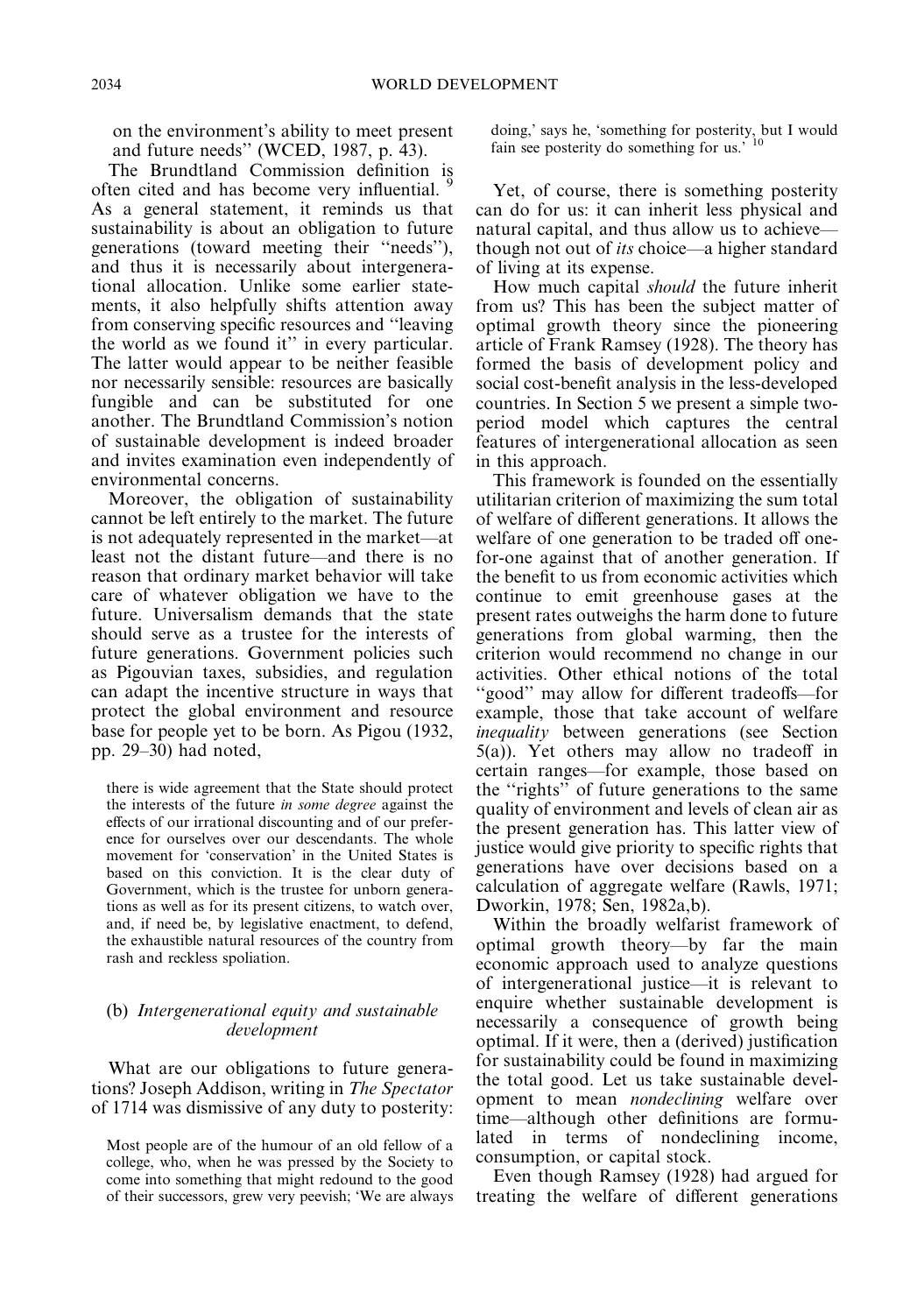impartially, much of the subsequent literature assumes a positive rate of pure time preference according to which well-being at a later time counts for less than well-being at an earlier time (see Section 5(b)).  $^{11}$  Now if the social rate of return to investing in environmental capital (protection) is not large, and in particular it is smaller than the rate of pure time discount, it is not worthwhile for the present generation to reduce its consumption and increase investment: the gain in well-being to the future generation will not compensate for the sacrifice in well-being of the present generation. This can lead to a decline in well-being over time. <sup>12</sup> Moreover, a similar result obtains with a positive rate of pure time preference even in an economy with exhaustible resources (see Solow, 1974b; Dasgupta & Heal, 1979). On the other hand, universalism in the space of generational welfares—in the special form of no pure time discount—will typically lead to rising welfare over time in such models.

Yet there is no *general* presumption that sustainability will be implied by optimality in models of intertemporal allocation. It becomes an even less likely consequence once we incorporate environmental productivity and quality into production and welfare, respectively  $(Pezzev, 1992)$ . Hence a justification for sustainability will have to be sought outside the framework of maximizing aggregate intergenerational well-being.

For Robert Solow (1974b, 1991), sustainability is simply a matter of distributional equity, about sharing the capacity for wellbeing between present people and future people:

[It is] an obligation to conduct ourselves so that we leave to the future the option or the capacity to be as well off as we are. It is not clear [to me] that one can be more precise than that. Sustainability is an injunction not to satisfy ourselves by impoverishing our successors. (Solow, 1991, p. 3)

The notion appears to be founded on a forward-looking application of Rawls's Difference Principle, even though Solow (1974b) recognizes the difficulties of applying this principle to the problem of saving (see Section 5(a)). Still, his concern for intergenerational equity leads him to the view that we have done rather well at the hands of *our* ancestors, who were much poorer than we are and hence might properly have saved less and consumed more. According to Solow (1991, p. 7):

You could make a good case that our ancestors, who were considerably poorer than we are, whose standard of living was considerably less than our own, were probably excessively generous in providing for us. They cut down a lot of trees, but they saved a lot and they built a lot of railroad rights-of-way. Both privately and publicly they probably did better by us than a sort of fair minded judge in thinking about the equity (whether they got their share and we got our share or whether we profited at their expense) would have required. It would have been okay for them to save a little less, to enjoy a little more and give us a little less of a start than our generation has had.

For Solow, then, sustainability would appear to be an obligation to preserve the present-day economic opportunities (such as productive capacity) for the future, not necessarily to increase them. This can be seen as an interpretation of the demands of "universalism" applied to intergenerational equity, and as such has much intuitive appeal.

The principle of preserving productive capacity, or society's broad "stock of capital," can also be defended in deontological terms without a direct appeal to distributional equity. The relevant notion here is that of *usufruct* rights. We may enjoy the fruits of the accumulated capital and environmental resources that we inherit (in the form of the income and amenities to which they give rise), but we may not deplete the total stock. This principle requires us to pass on to future generations what we have inherited from past generations since we did not accumulate or produce it ourselves. It is not based on a claim of equal well-being for the next generation.

Preserving productive capacity intact is not, however, an obligation to leave the world as we found it in every detail. What needs to be conserved are the opportunities of future generations to lead worthwhile lives. The fact of substitutability (in both production and consumption) implies that what we are obligated to leave behind is a generalized capacity to create well-being, not any particular thing or any particular resource. Since we do not know what the tastes and preferences of future generations will be, and what they will do, we can talk of sustainability only in terms of conserving a capacity to produce well-being. As Solow (1991, p. 13) again emphasizes:

Sustainability as a moral obligation is a general obligation not a specific one. It is not an obligation to preserve this or preserve that. It is an obligation, if you want to make sense out of it, to preserve the capacity to be well off, to be as well off as we. That does not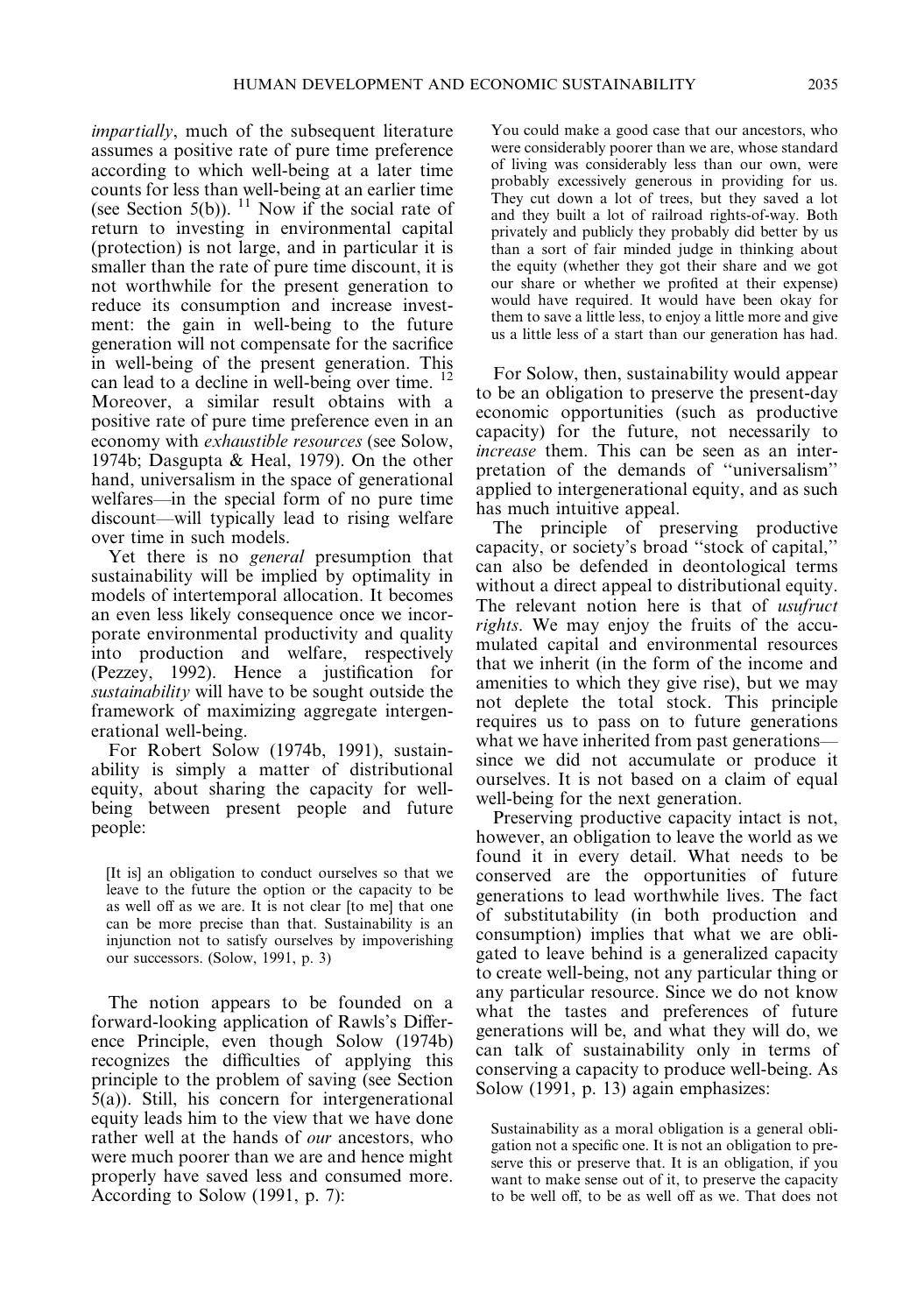preclude preserving specific resources, if they have an independent value and no good substitutes. But we shouldn't kid ourselves, that is part of the value of specific resources. It is not a consequence of any interest in sustainability.

The idea that "income" is what can be spent while leaving the asset base intact is precisely the concept of sustainable income established by John Hicks (1946, p. 172) more than 50 years ago:

The purpose of income calculations in practical affairs is to give people an indication of the amount which they can consume without impoverishing themselves. Following out this idea, it would seem that we ought to define a man's income as the maximum value which he can consume during a week, and still expect to be as well off at the end of the week as he was at the beginning. Thus, when a person saves, he plans to be better off in the future; when he lives beyond his income, he plans to be worse off. Remembering that the practical purpose of income is to serve as a guide for prudent conduct, I think it is fairly clear that this is what the central meaning must be.

It is easily seen why Repetto (1985) saw an analogy between the idea of sustainable development and the economic accountant's notion of what spendable income is.

Preservation of the resource base does not imply that all exhaustible (e.g., mineral and fossil fuel) resources must be conserved; <sup>13</sup> that is likely to be unfeasible. But if society's broad stock of capital is to be maintained, we have to replace the nonrenewable resources that are used up with something else. That has to be reproducible capital, whether physical or human. The idea that the proceeds from a "wasting asset" should be set aside and reinvested so that the yield from these investments compensates for the dwindling resource is also traceable to Hicks (1946, p. 187). He argued:

If a person's receipts are derived from the exploitation of a wasting asset, liable to give out at some future date, we should say that his receipts are in excess of his income, the difference between them being reckoned as an allowance for depreciation. In this case, if he is to consume no more than his income, he must re-lend some part of his receipts; and the lower the rate of interest is, the greater the sum he will have to re-lend in order for the interest on it to make up for the expected failure of receipts from his wasting asset in the future.

It is essentially this Hicksian logic which lies behind Hartwick's (1977) rule—a rule that has

become, justly, much used in the recent environmental literature. He showed exactly how much from the use of a depletable resource should be set aside and invested in reproducible capital so that the total return (i.e. income) could be sustained over time. Hartwick's rule says that if the entire competitive rents from an economy's use of a wasting resource are invested in reproducible capital, then it will be able perpetually to maintain a constant level of consumption. The competitive rents, or pure return to the nonrenewable resource, are given by Hotelling's (1931) classic result that the shadow value of the resource rises at a rate equal to the current marginal product of reproducible capital. <sup>14</sup> The accumulation of reproducible capital through investment of the Hotelling rents exactly offsets the (efficient) depletion of the exhaustible resource.

Although Hartwick's original rule applied to rather simple economies (with constant returns to scale, a given stock of exhaustible resources, no technical progress, and no population growth), there have been significant generalizations and elaborations of it, including the incorporation of resource amenities (see Dixit, Hammond, & Hoel, 1980). <sup>15</sup> Solow (1986) suggests that Hartwick's rule can be given the interpretation that an appropriately defined stock of capital is being maintained intact, and that income is the interest on that patrimony. The broad notion of the stock of capital allows for exhaustible and renewable resources, for human capital, for freedom from pollution, and for other suitable forms of "environmental capital.'' <sup>16</sup> Moreover, the rule has considerable intuitive appeal within the general framework of universalist ethics. It seems appropriate enough to meet our obligation to the future by channelling the rents on our use of nonrenewable resources into capital formation, any kind of capital formation—physical or human. The policy allows future generations to sustain indefinitely the income, or capacity to consume, of the present generation.

#### (c) Sustaining what?

The approach of sustainable development presupposes some basic agreement on what is to be sustained. The more specific and detailed the description of what is to be preserved, the harder in general may be the task of guaranteeing that preservation. There is, thus, the danger of *overspecification*. On the other side, if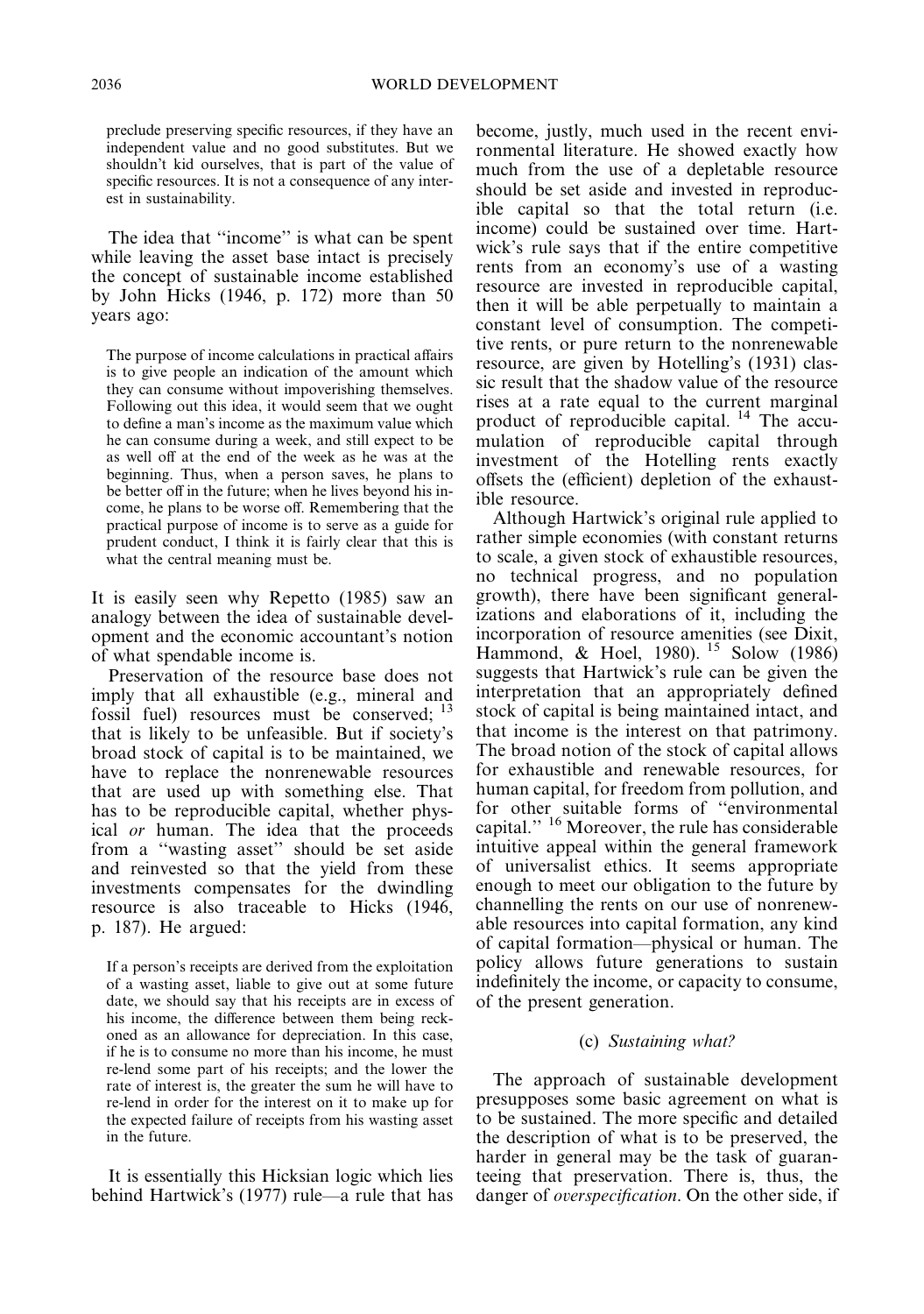the thing to be preserved is stated in such general terms that future generations may have legitimate reasons to grumble about their treatment by us despite the preservation of this generally specified thing, then again the approach would prove to be seriously defective. There is also, therefore, a danger of underspecification. The issue of finding an adequate specification of sustainable development has to face these contrary problems.

The approach that we are following in this paper is the one outlined by Solow (in the characterizations cited earlier), which concentrates on preserving some generally defined understanding of the living standard. As Solow (1991, p. 4) puts it:

If you don't eat one species of fish, you can eat another species of fish... That is extremely important because it suggests that we do not owe to the future any particular thing. There is no specific object that the goal of sustainability, the obligation of sustainability, requires us to leave untouched.

In the arguments presented in the last two sections which followed that characterization, we used functional relations that link the general notion of living standard to the means that provide the basis of such living. This approach can be criticized at two different levels: (i) in terms of the limitation of the means-end relations, and (ii) in terms of the inadequacy of the notion of overall living standard as the thing to be sustained.

The former line of criticism is easier to deal with in this paper, since the variations in the means-end relations have already been discussed in the context of the imperatives of human development, in Section 2. Sustaining a shared average income may be inadequate to provide everyone with the living standard that would have to be sustained, if the opportunities of living are to include components that do not so readily relate to the means of income. The complex basket of qualities that make up the standard of living of a person (including health, knowledge, dignity, sense of justice) may not be easy to relate to the size of capital stock in some jointly measured units, including physical and<br>human capital.<sup>17</sup> The causal relations that would underlie any practical application of the approach of sustainable development must take note of this complexity in the means-end relations. This is not an argument for abandoning the approach of sustainable development defined in the last two sections, but certainly a

strong reason for seeing it in more qualified terms, and for leaving the analysis open to bringing in causal relations that may not have quite the simple capital-theoretic form outlined there.

The second line of criticism raises basic difficulties of a different kind. The "claims" of the future generations may not be seen only in terms of their overall living standards. Equity may demand more specification than that. For example, the right to "fresh air" may not be seen as being so conditional that any substitution that leaves people equally well off despite the absence of fresh air—must be taken to be, for that reason, adequate (see Sen, 1995). To consider an analogy, if a person objects to being drowned in smoke emanating from a neighbor's cigarettes, the justification of that "claim" to fresh air may be based on an argument that goes beyond equity of living standards. In particular, the possible fact that the objecting person is very much better off than the smoker—she may be richer, happier and fortunate in many other ways—need not be seen as compromising her "claim" to a smoke-free surrounding. Similarly, the future generations' claims need not be seen in entirely "substitutable" terms, even if such substitution may be adequate in an analysis of relative living standards. There is, thus, a nonwelfarist issue underlying the claims of future generations, which a welfarist conceptualization of sustainable development cannot fully capture.

This consideration may take us toward a more complex—and more contingent—view of what is to be sustained, and to that extent detach the analysis from the overarching preoccupation only with overall living standards. Again, the simple capital-theoretic formulations used in the last two sections (and in the addendum) may have to be broadened if adequate attention is to be paid to this more inclusive approach to sustainability. Such an approach would require not only that living standards in general do not fall, but also that particular entitlements (such as having reasonably fresh air, or being able to be in the sun without any immediate and terrible danger) be taken seriously. The general formula of nondeclining time profiles would, of course, apply to these more disaggregated requirements as well, but something of the simplicity of the capital-theoretic forms would be lost. This further exercise is left for a different occasion.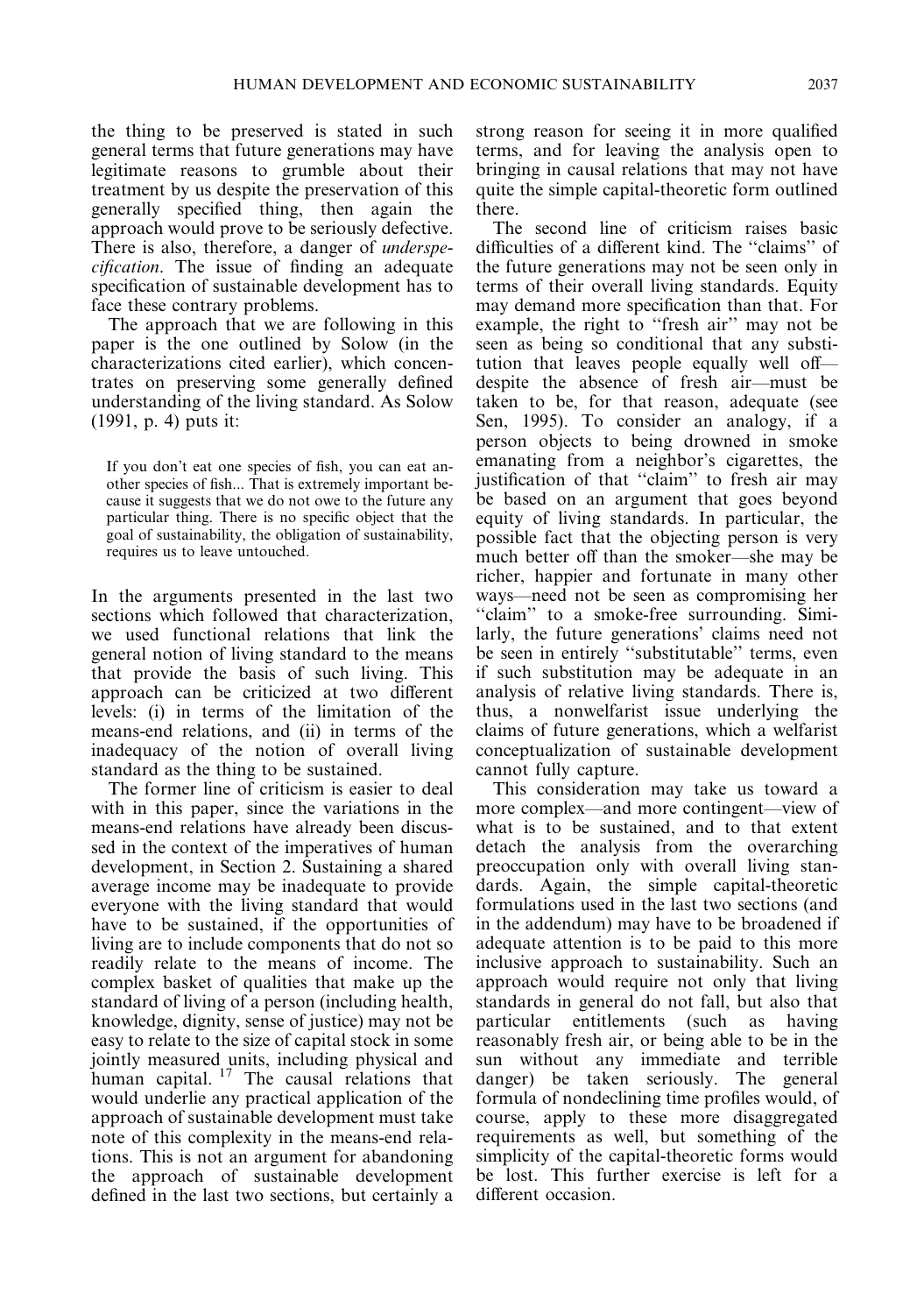## (d) Intragenerational justice and human development

We have emphasized that sustainability is a matter of *distributional equity* in a very broad sense, that is, of sharing the capacity for wellbeing between present people and future people in an acceptable way—that is in a way which neither the present generation nor the future generations can readily reject. This is a criterion of justice that has been forcefully used—though not in the context of intergenerational equity by Thomas Scanlon (1982) and by John Rawls (1993).

There would, however, be something distinctly odd if we were deeply concerned for the well-being of the future—and as yet unborn—generations while ignoring the plight of the poor today. The moral obligation underlying sustainability is an injunction to preserve the capacity for future people to be as well off as we are. This has a terribly hollow ring if it is not accompanied by a moral obligation to protect and enhance the well-being of present people who are poor and deprived. If one thinks that people will be deprived in the future unless different policies are followed, then one is morally obliged to ask whether people are deprived right now. It would be a gross violation of the universalist principle if we were to be obsessed about intergenerational equity without at the same seizing the problem of intragenerational equity: the ethic of universalism certainly demands such impartiality.

A concern for equity right now, and not merely for equity between periods of time, requires redistribution to the deprived contemporaries. <sup>18</sup> But redistribution to poor people today might be felt to be disadvantageous from the standpoint of sustainability. It might be interpreted as leading to an increase in current consumption, not to an increase in investment. Much depends, however, on what form that redistribution takes.

This is precisely where the significance of human development as a *means* comes in (on this see the discussion in Section 4). Redistribution to the poor in the form of improving their health, education, and nutrition is not only intrinsically important—in enhancing their capabilities to lead more fulfilling lives but it is also instrumentally important in increasing their "human capital" with lasting influence in the future. A general increase in educational levels, for example, will raise

productivity and the ability to generate higher incomes, now and in the future. The importance of maternal education in raising the quality of life and agency of later generations has also been well established (see, for example, Summers, 1992). Thus human development should be seen as a major contribution to the achievement of sustainability.

This argument should be contrasted with other arguments that have been proposed in the context of sustainable development. For example, poverty alleviation has been suggested as an instrument to protect the environment from degradation (World Bank, 1992). There it is argued that alleviating poverty is a prerequisite for environmental conservation:

The poor are both victims and agents of environmental damage. About half of the world's poor live in rural areas that are environmentally fragile, and they rely on natural resources over which they have little legal control. Land-hungry farmers resort to cultivating unsuitable areas—steeply sloped, erosion-prone hillsides; semiarid land where soil degradation is rapid; and tropical forests where crop yields on cleared fields frequently drop sharply after just a few years.... Poor families often lack the resources to avoid degrading their environment. The very poor, struggling at the edge of subsistence, are preoccupied with day-to-day survival. It is not that the poor have inherently short horizons; poor communities often have a strong ethic of stewardship in managing their traditional lands. But their fragile and limited resources, their often poorly defined property rights, and their limited access to credit and insurance markets prevent them from investing as much as they should in environmental protection (World Bank, 1992, p. 30). <sup>19</sup>

This argument provides an instrumental justification for poverty alleviation, as a *means* of protecting the environment. There is much substance in this. But the human development argument goes beyond that. Human development is defended as a goal in itself; it directly enhances the capability of *people* to lead worthwhile lives, so there are immediate gains in what is ultimately important, while safeguarding similar opportunities in the future. There is hardly any example in the world of the expansion of education and health being anything other than monotone: good education and good health seem to generate powerful demand for these opportunities (and more) for our children. This is a relationship that goes well beyond the redistribution of income to the poor at a given point of time—important though that is. It should also be noted that any instrumental justification for human develop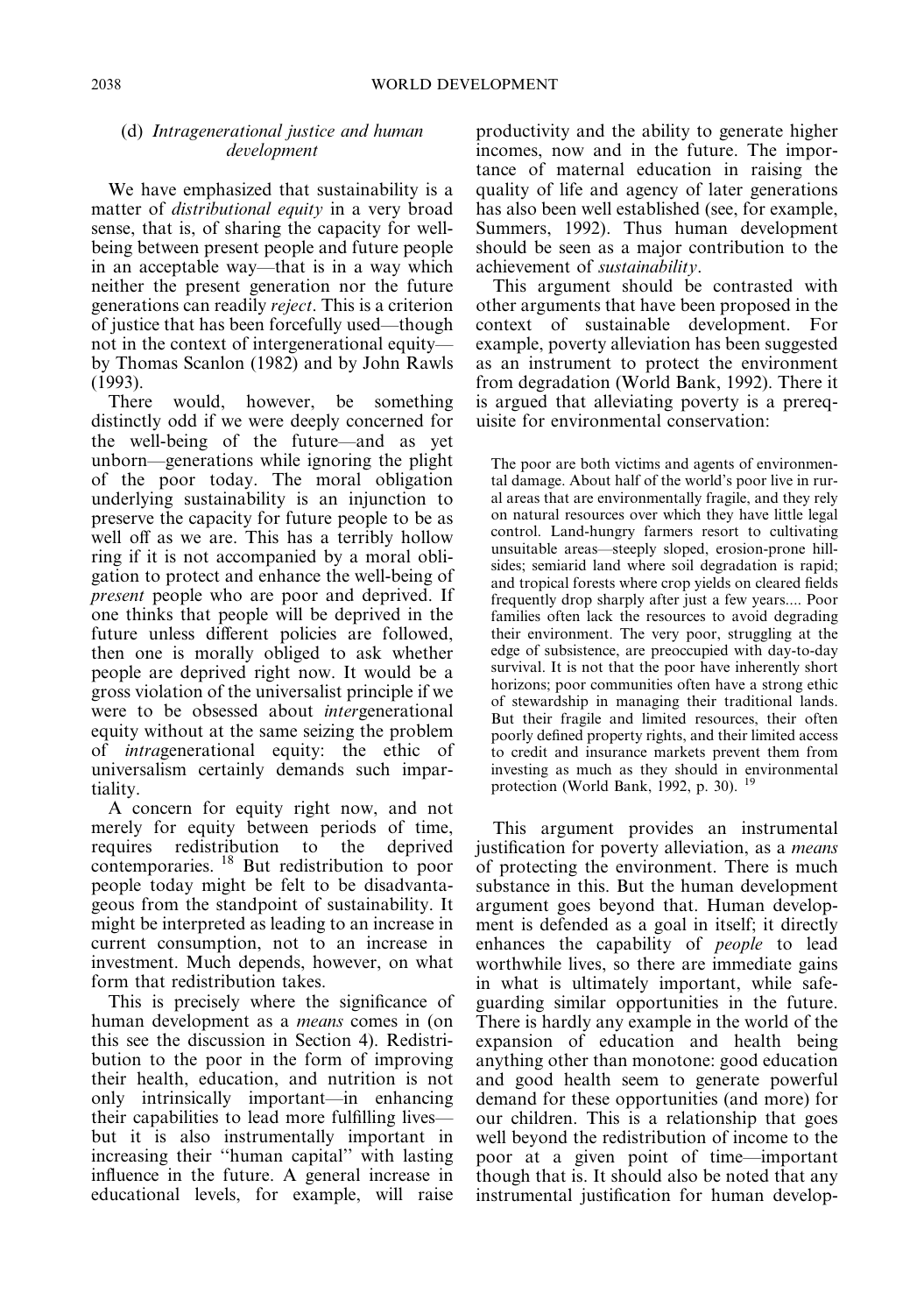ment is not gripped by some impersonal objective such as conserving the environment, but relates concretely to people's ability to generate for themselves the real opportunities of good living.

# 4. PUTTING SUSTAINABLE HUMAN DEVELOPMENT IN PERSPECTIVE

We end this critical account of sustainable human development with some remarks on the relationship between ends and means. The basic rationale of the human development approach, as we have discussed, lies in the fact that the constitutive elements of human development are closer to the shared human ends than are some of the more commonly-used criteria of progress, such as the growth of GNP per person. In contrast, the importance of GNP growth and related achievements in expanding the means of life lies in their instrumental relevance. This thesis—based on the significance of human development as an end should not, however, be construed as a denial of the importance of human development as a means as well. Human development, in the form of people being better educated, more healthy, less debilitated, and so on, is not only constitutive of a better quality of life, but it also contributes to a person's productivity and her ability to make a larger contribution to the progress of material prosperity.

Indeed, recent works on economic growth have demonstrated the far-reaching role of education, health, and other human qualities in generating economic growth. For example, in interpreting the causal antecedents of the socalled "East Asian miracle," it has increasingly become clear that a foundational and immensely far-reaching role has been played by the enhancement of the quality and skill of labor. <sup>20</sup> This is, in fact, the "human capital" aspect of human development. The economic roles of better and more widespread schooling, good health and nourishment, learning by doing, and technical progress all point to the importance of human agency as a prime mover of material progress. There are many lessons to be learned from these experiences, and the powerful instrumental role of human development—in addition to its intrinsic importanceis certainly quite central to our understanding of the economic and social world.

The human development approach must take full note of the robust role of human capital,

while at the same time retaining clarity about what the ends and means respectively are. What has to be avoided is seeing human beings as merely the means of production and material prosperity, taking the latter to be the end of the causal analysis—a strange inversion of objects and instruments. That is the danger to which an approach that sees women and men only as ``human capital'' is open. Rejecting such exclusive concentration on people as "human capital'' is central to the human development approach. But that disputation does not, in any way, deny the commanding role of human capital in enhancing production and material prosperity as well.

Rather, we have to see human development as having both *direct* and *indirect* importance. Since education, health, and quality of life have intrinsic value, human development has direct—and immediate—importance. In addition, since the quality of human agency is enhanced by better education, health, etc., it is also the case that human development has great indirect importance. The material prosperity that is advanced by human development can, in its turn, contribute to further increases in the quality of human life. The importance of this indirect connection adds to the relevance of human development, but does not detract from its direct importance. The human development approach includes the significance of human capital without making that perspective supplant the view of human beings as the end of the exercise, rather than as means of production and of economic activity.

Immanuel Kant's injunction "to treat humanity" ultimately "as an end withal, never as means only'' remains just as powerful, even when the great importance of human capital in economic growth is appropriately acknowledged. Needless to say, this applies to our obligations to the future generations as well. The importance of human capital indicates that the pivotal role of education, health, training, etc., in work and production must be kept firmly in view in considering alternative scenarios of sustainable development; human skill and agency would be important not just in raising productivity, but also in devising ways and means of dealing with environmental and other challenges. But, while taking full note of this instrumental importance of human quality in maintaining and expanding the material basis of human life, we must not lose sight of the central importance of the quality of human life as an end in itself. What is to be sustained is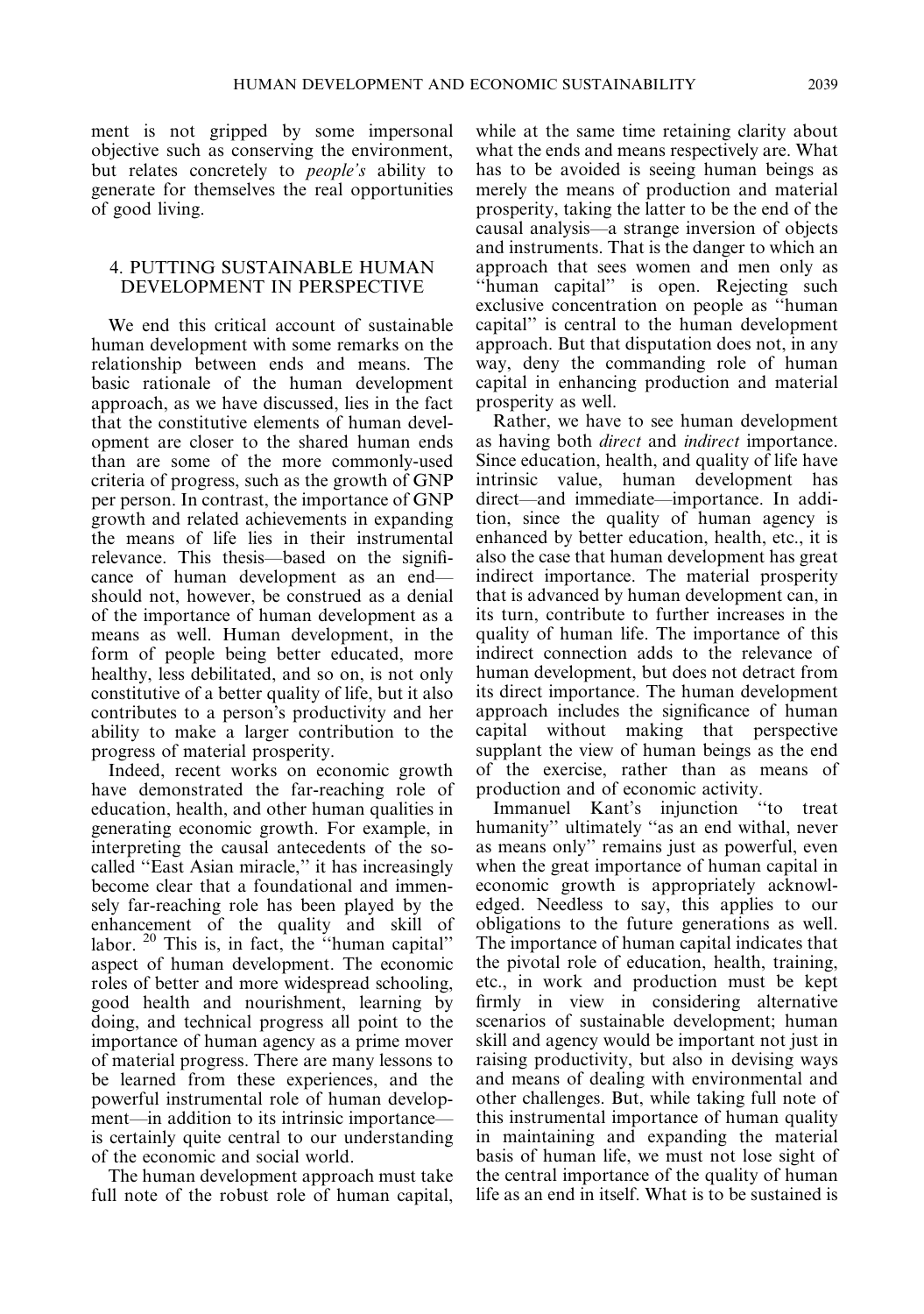the nature of the lives that people can lead, and the fact that in that sustaining, human agency would be pivotal, does not reduce in any way the significance of human life as an end.

The discipline of universalism requires us to extend the same concern for all human beings—irrespective of race, class, gender, nationality, or generation. The underlying ethics of it sees different human beings as important in the same way. This importance relates to the personhood of people: human beings seen as persons—not as means of production. As a matter of fact, human beings are also superb means of production. But that is not the most momentous fact about us.

The overarching relevance of sustainable human development lies in that basic recognition. In extending the concern for human development from the present generation to those in the future, the conceptual issues that are raised have corresponding atemporal analogues. The approach pursued in this paper has tried to draw on that basic similarity between the claims of the present and those of the future generations. The linkage of the two has been analyzed in terms of the broad notion of sustainability, integrating the concerns of the present and the future. While many foundational problems remain to be further addressed (we have specifically identified some of them), it is particularly important to place the concern about equity in the contemporary world and equity in the future in a generally integrated framework. This paper has been aimed as a small contribution to that large task of integration.

# 5. ADDENDUM: OPTIMALITY, SUSTAINABILITY, AND PURE TIME PREFERENCE

In this addendum we explore the relationship between optimal development and sustainable development with a view to clarifying the extent to which they are congruent and how they might conflict. For this exercise we use the ``welfarist'' framework developed in Sections 3(a) and 3(b), some of the limitations of which are discussed in Section 3(c). Even in a more general nonwelfarist framework, elements of conflict and congruence would occur in similar ways.

A simple two-period model is presented to examine the central ideas; it is general enough for the points we wish to make. The purpose is not to present a full-blown optimizing model which incorporates capital of different types (physical, natural, etc.) into production, and environmental amenities, pollution, etc. into the utility or well-being function; there are many such models available in the literature (for example, see Dorfman, 1997; Pearce & Warford, 1993; and the references cited there). Rather, our purpose is a *conceptual* one: to ask whether in the simplest possible optimizing model, sustainability is implied by optimality. If it is *not*, then by introducing environmental externalities and nonrenewable resources into the model, sustainability will be an even less likely consequence of optimality. In other words, we will have to look elsewhere for an ethical justification of sustainability. It will also follow that intertemporal optimization models which incorporate environmental variables are not necessarily models of sustainable development. Conceptually, then, a different type of model from those usually adopted for planning purposes in developing countries will be required. It is important to recognize this significant departure from standard practice if there is an intrinsic concern with sustainability.

This addendum can in some ways be seen as a response to the challenge in Pearce and Warford (1993, p. 36): "...insofar as past development policy has been influenced by the theory of optimal growth—and it clearly has there is a critical need to analyze the conditions under which optimal growth is also sustainable growth.''

#### (a) Concepts of optimality and sustainability

The now standard economic literature on optimal growth goes back to the classic article of Ramsey (1928) entitled ``A Mathematical Theory of Saving.'' In it, Ramsey solved the problem of maximizing the sum total of utility (or welfare) over an infinite time horizon subject to a given technology and initial capital stock. Ramsey's seminal paper has spawned a vast literature in the 1960s; this is reviewed by Koopmans (1967a,b, 1977). Most of this literature adopts as the objective to be maximized the optimality criterion—an integral over time of the discounted utility flow  $e^{-\rho t}u(c_t)$ , where  $c_t$ is consumption at time  $t$ ,  $u(c)$  is an increasing and strictly concave function, and  $\rho > 0$  is the rate of pure time discount. Thus the optimality criterion is generally taken to be the maximization of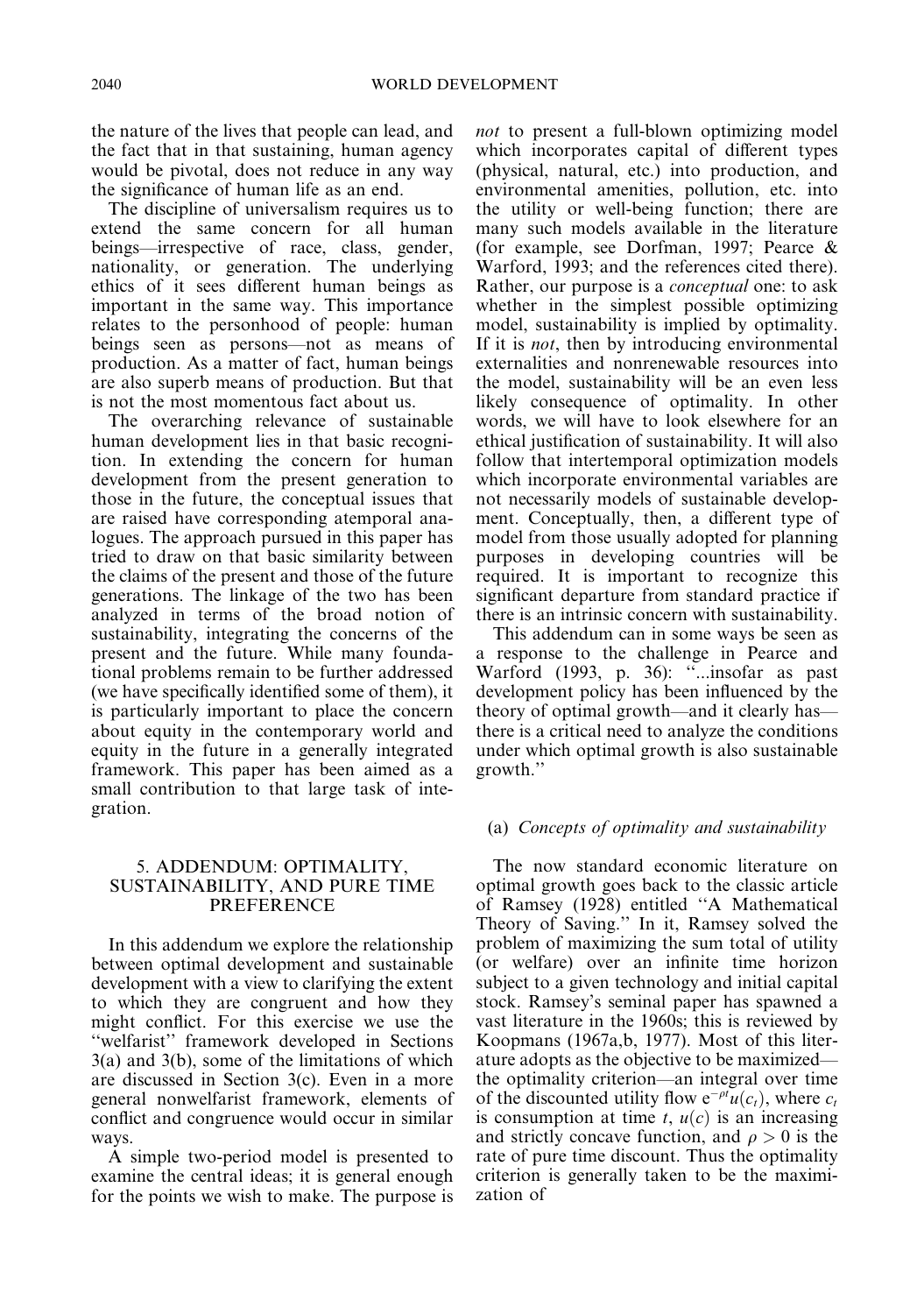$$
\int_0^\infty e^{-\rho t} u(c_t) dt
$$

subject to given assumptions about the aggregate production function, population growth, and technological progress.

This optimal economic growth framework allows us to examine many of the questions involving sustainable development. We can, for example, talk of "sustaining" consumption  $c_t$ , income or output  $q_t$ , capital stock  $k_t$ , or wellbeing  $\omega_t$ —which is broader than utility  $u_t$ . <sup>21</sup> Does intertemporal optimization imply that each of these variables will be nondeclining over time? If not, optimality and sustainability may be in conflict. How might one justify a concern with sustainability in this case? Would a greater concern for intergenerational equity in the optimality criterion lead to the stock of capital  $k_t$  or level of welfare  $\omega_t$  being maintained over time? How do the rate of time preference and technical progress, respectively, affect the sustainability of each of the variables considered? Under what assumptions, if any, can sustainability be derived as a consequence of optimization?

The relationship between sustainability and optimality of a path of development can be illustrated by means of a simple discrete twoperiod model. Many of the questions posed above can be answered in the context of such a model, without any loss of generality. Moreover, the reasons for the outcomes can be explained just as effectively as in a full-blown infinite time horizon model.

We assume there are just two periods, indexed by 0 and 1, and only one good ("corn"), which can be either consumed or invested. An amount  $k_0$  of the good (the initial "capital stock") is available for consumption  $c_0$ or investment  $(k_0 - c_0)$  in period 0. The production function is  $q = f(k)$ , which is increasing and strictly concave in capital  $k$  (i.e. displays positive and diminishing marginal product). Since there is no future beyond period 1, we assume that all output is consumed in period 1, i.e.  $c_1 = f(k_0 - c_0)$ . <sup>22</sup> Our twoperiod allocation problem is then to maximize the present discounted value of well-being

$$
\omega(c_0)+\frac{1}{1+\rho}\omega(c_1)
$$

subject to the constraint that

$$
c_1 = f(k_0 - c_0).
$$

Substituting the constraint into the objective function reduces the problem to choosing  $c_0$  to maximize

$$
\omega(c_0)+\frac{1}{1+\rho}\omega(f(k_0-c_0)).
$$

This yields the first-order condition

$$
\omega'(c_0) = \frac{1}{1+\rho} \omega'(c_1) \cdot f'(k_0 - c_0)
$$

or

$$
\frac{\omega'(c_0)}{\omega'(c_1)} = \frac{1 + \text{MPK}}{1 + \rho},
$$

where MPK is the marginal product or "return'' per unit of capital net of the amount invested.

The standard marginalist reasoning can be invoked to justify the first-order condition. The loss in present discounted well-being from consuming one unit less in period 0 is  $\omega'(c_0)$ . The gain in output next period is  $(1 + \text{MPK})$ , which is valued at  $\omega'(c_1)$ , implying a gain in well-being in period 1 of  $\omega'(c_1)(1 + \text{MPK})$ . But well-being in period 1 is worth only  $1/(1 + \rho)$  in terms of well-being in period 0. Hence the gain in present discounted well-being is

$$
\omega'(c_1)(1+MPK)/(1+\rho).
$$

At the optimum, the loss in the objective function (present discounted well-being) from consuming one unit less in period 0 must equal the gain. Hence the above first-order condition.

We can now ask whether the optimum solution to this intertemporal problem implies nondeclining consumption and well-being. From the optimality condition, it follows that

$$
\omega'(c_0) \geq \omega'(c_1)
$$

according as

$$
MPK \geq \rho.
$$

Hence if the marginal product of capital is greater than  $\rho$ , then  $\omega'(c_0)$  will be greater than  $\omega'(c_1)$ , and  $c_0$  will be less than  $c_1$  because of strict concavity of the function  $\omega(c)$ . In this case, sustainability (i.e. rising  $c_t$  and  $\omega_t$ ) follows as a consequence of optimization. In particular, if  $\rho = 0$  and the technology is productive  $(MPK > 0)$ , consumption and well-being will rise over time.

What if the technology is not as productive as  $\rho$ , the rate of pure time discount? If MPK is smaller than  $\rho$ , then  $\omega'(c_0)$  will be less than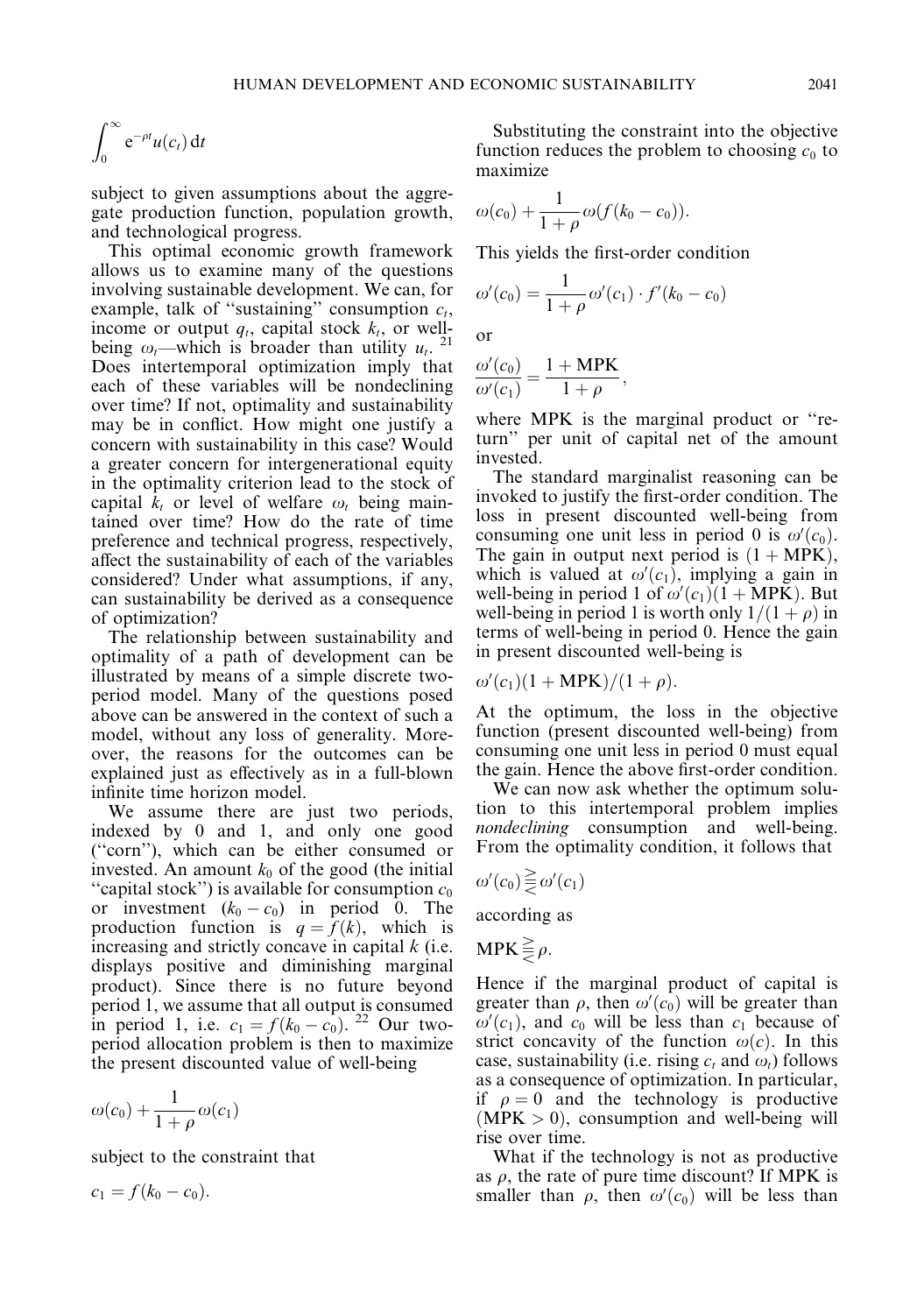$\omega'(c_1)$ , and  $c_0$  will be greater than  $c_1$  (by concavity). In this case, consumption  $c_t$  and well-being  $\omega(c_t)$  will fall over time, and the optimum path will not be sustainable. Thus sustainability is not necessarily implied by optimality. Indeed the higher is the rate of pure time discount  $\rho$ , the less likely it is that the optimal path will be sustainable. The example also demonstrates that requiring a path of consumption to be sustainable can be at the expense of achieving the maximum present discounted value of well-being.

This simple two-period model serves to illustrate that optimality and sustainability are logically distinct criteria of development. One cannot be deduced from the other as a necessary consequence. It may, however, be objected that the model is overly simple: it does not take account of technical progress, population growth, or an intrinsic concern for equity between generations. We examine these features in turn by extending the model while retaining its two-period assumption.

Technical progress is readily incorporated into the model by assuming that the productivity of capital rises exogenously at the rate of  $\lambda$  per period. This implies that consumption in period 1 will be  $c_1 = (1 + \lambda) f (k_0 - c_0)$ , and the new first-order condition will be

$$
\frac{\omega'(c_0)}{\omega'(c_1)} = \frac{(1+\lambda)(1+MPK)}{(1+\rho)}.
$$

For sustainability we require  $\omega(c_0) < \omega(c_1)$ , or  $\omega'(c_0) > \omega'(c_1)$  given strict concavity of the well-being function  $\omega(c)$ . Thus sustainability requires that  $(1 + \lambda)(1 + \text{MPK}) > (1 + \rho)$ , and this condition is more likely to be fulfilled the higher is the rate of technical progress  $\lambda$  (and the lower is the rate of pure time discount  $\rho$ ). Intuitively, the gain from consuming one unit less in period 0 is now higher at

$$
(1+\lambda)(1+MPK),
$$

rather than simply  $(1 + \text{MPK})$ , times  $\omega'(c_1)$ . Hence consuming less today relative to tomorrow will yield a higher present discounted value of welfare; this makes it more likely that consumption and well-being will rise over time. <sup>23</sup>;<sup>24</sup>

Population growth can also be incorporated into the basic model. But we now have to consider two different forms of the welfare function, corresponding respectively to the ``average'' and ``total'' forms. In the average form, we simply maximize the present discounted value of average well-being over time. If the rate of population growth is  $n$  per period, then average consumption in period 1 will be

$$
c_1 = \frac{f(k_0 - c_0)}{1 + n}
$$

because the total output in period 1,  $f(k_0 - c_0)$ , must now be shared by  $(1 + n)$  times as many people as in period 0. The discounted value of average well-being is

$$
\omega(c_0) + \frac{1}{(1+\rho)}\omega(c_1),
$$

where  $c_0$  and  $c_1$  are average consumption in periods 0 and 1, respectively. The first-order condition for this case is

$$
\frac{\omega'(c_0)}{\omega'(c_1)} = \frac{(1 + \text{MPK})}{(1 + \rho)(1 + n)}.
$$

Sustainability requires  $c_0 < c_1$  or  $\omega'(c_0) >$  $\omega'(c_1)$ , which implies

 $(1 + \text{MPK}) > (1 + \rho)(1 + n).$ 

The condition for substainability is thus more stringent compared with the no population growth  $(n = 0)$  situation, making it less likely to be achieved.

The "average" criterion can, however, be criticized on a number of grounds (Parfit, 1984; Broome, 1992; *inter alia*). The criterion of ``total well-being'' weights average well-being in each period by the number of people, so that the welfare function (present discounted value of total well-being) becomes

$$
\omega(c_0)+\frac{(1+n)\omega(c_1)}{(1+\rho)},
$$

where  $c_0$  and  $c_1$  are average consumption in periods 0 and 1, respectively. In this case, the first-order condition reduces to the earlier zero population growth condition

$$
\frac{\omega'(c_0)}{\omega'(c_1)} = \frac{1 + \text{MPK}}{1 + \rho},
$$

and implies the same condition for sustainability as before, *viz.* MPK  $> \rho$ . The reason is that although the gain in output from a unit sacrifice in consumption in period 0 is shared by  $(1 + n)$  more people in period 1, and is therefore only  $1/(1 + n)$  times its former size per person, there are now  $(1 + n)$  times as many people enjoying this gain in average consumption. These two factors exactly balance out to give the same first-order condition as in the no population growth case.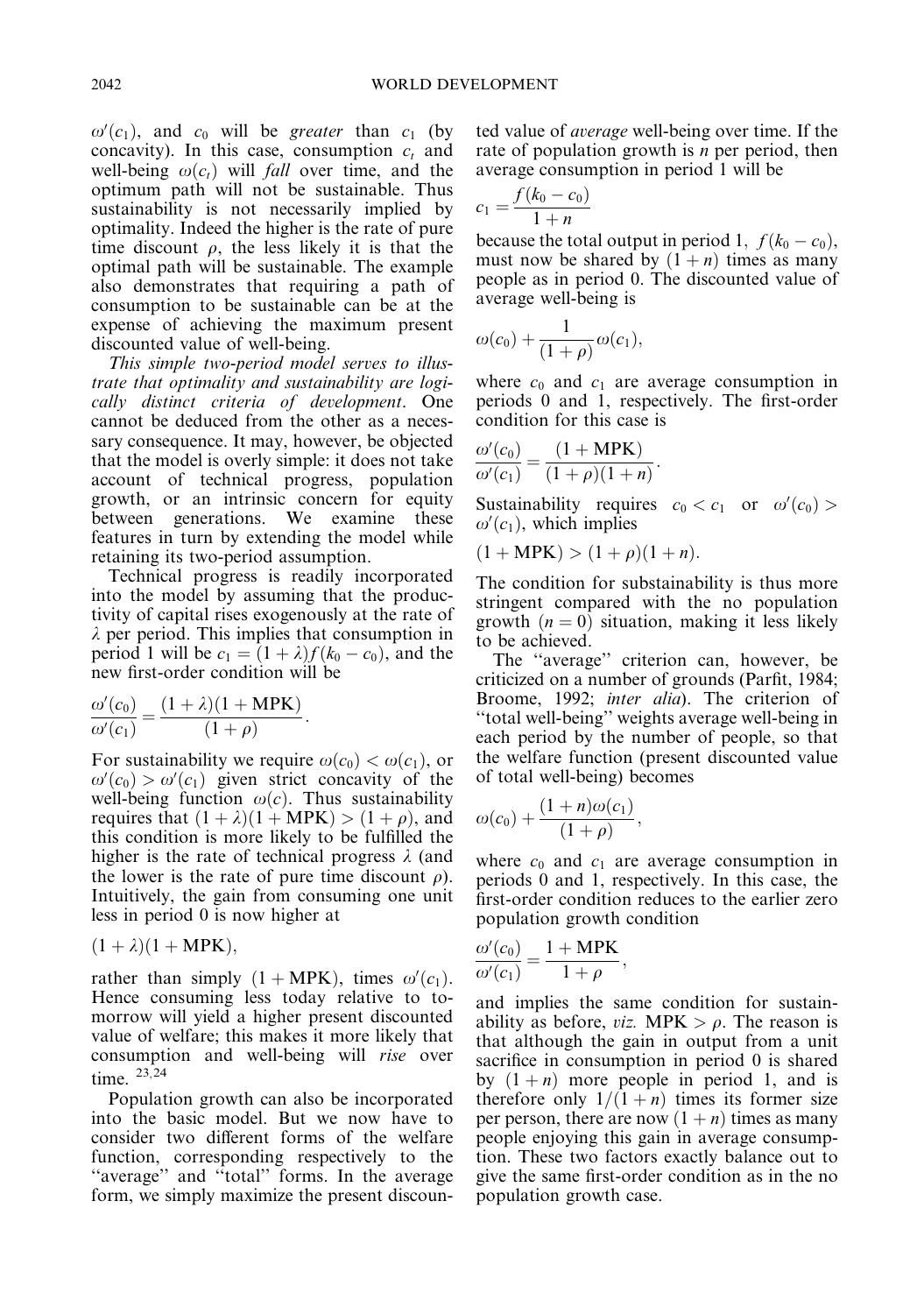We can also incorporate a concern for equity between generations into the model. The welfare function thus far has been the sum total of discounted well-being over time. Discounting implies placing less weight on the well-being of future generations, not because they are better off—but because their well-being happens to arise later. But we might also wish to place less weight on the well-being of generations that are better off. In other words, the welfare function should reflect that a unit increase in well-being to a worse-off generation counts for more than a similar increase to a better-off generation. The simplest way of allowing for both pure time discount and wellbeing inequality between generations is to take a (quasi-) concave transformation of the wellbeing values that are comparable over time, *viz*.  $\omega(c_0)$  and  $\omega(c_1)/(1+\rho)$ . A form which is separable and isoelastic in these numbers is

$$
\frac{1}{1-\varepsilon} [\omega(c_0)^{1-\varepsilon} + (\omega(c_1)/(1+\rho))^{1-\varepsilon}]
$$
  
for  $\varepsilon \ge 0$ ,  $\varepsilon \ne 1$ 

and

 $log[\omega(c_0)] + log[\omega(c_1)/(1+\rho)]$  for  $\varepsilon = 1$ .

Such a welfare function reduces to the sum total of discounted well-being when  $\varepsilon = 0$ ; and it tends to the Rawlsian function

$$
\min\{\omega(c_0),\omega(c_1)/(1+\rho)\}\
$$

when  $\varepsilon$  tends to  $\infty$ . <sup>25</sup> For  $\varepsilon > 0$  it embodies a concern for inequality in the discounted wellbeing of different generations. The parameter  $\varepsilon$ is a measure of aversion to inequality in levels of "comparable" well-being across generations.

Substituting  $c_1 = f(k_0 - c_0)$  into this welfare function, and maximizing it with respect to  $c_0$ yields the first-order condition

$$
\frac{\omega'(c_0)/\omega(c_0)^{\varepsilon}}{\omega'(c_1)/[\omega(c_1)/(1+\rho)]^{\varepsilon}} = \frac{1 + \text{MPK}}{1+\rho}.
$$

Now the function  $\omega'(c)/\omega(c)^s$  is decreasing in c for  $\epsilon \geq 0$ . Hence the condition for sustainability in this case is

$$
(1 + \text{MPK}) > (1 + \rho)^{1 - \varepsilon}.
$$

This is more likely to be satisfied the larger is  $\varepsilon$ , *ceteris paribus.* Moreover, if  $\varepsilon \geq 1$ , the condition is assured with a positive MPK. As  $\varepsilon$  tends to infinity, the optimum solution tends to equality of  $\omega(c_0)$  and  $\omega(c_1)/(1+\rho)$ . For  $\rho > 0$ , this of course implies that  $\omega(c_1) > \omega(c_0)$  or, in other words,  $c_1 > c_0$ . <sup>26</sup> But if  $\rho = 0$ , then the

Rawlsian solution is equality of  $\omega(c_0)$  and  $\omega(c_1)$ , i.e. consumption is constant over time.

A rigid egalitarianism is implied in Rawls' Difference Principle, interpreted by economists as the Maximin Rule in the space of utilities. In discussing the application of this rule in an intertemporal context, we shall henceforth take  $\rho$  to be 0, and will attempt to justify this assumption later. Although Rawls objects to utilitarianism applied between generations on the grounds that it will demand too much sacrifice by some generations for the sake of a greater gain by other (richer) ones, he is reluctant to apply his Difference Principle between generations. Thus, on the problem of optimum savings, Rawls  $(1971, pp. 284–293)$  states:

...the question of justice between generations...subjects any ethical theory to severe if not impossible tests...I believe that it is not possible, at present anyway, to de fine precise limits on what the rate of savings should be. How the burden of capital accumulation and of raising the standard of civilization is to be shared between generations seems to admit of no definite answer. It does not follow, however, that certain bounds which impose significant ethical constraints cannot be formulated...Thus it seems evident, for example, that the classical principle of utility leads in the wrong direction for questions of justice between generations...Thus the utilitarian doctrine may direct us to demand heavy sacrifices of the poorer generations for the sake of greater advantages for later ones that are far better off. But this calculus of advantages which balances the losses of some against benefits to others appears even less justified in the case of generations than among contemporaries...It is a natural fact that generations are spread out in time and actual exchanges can take place between them in only one direction. We can do something for posterity but it can do nothing for us. This situation is unalterable, and so the question of justice does not arise...It is now clear why the (max-min criterion) does not apply to the savings problem. There is no way for the later generation to improve the situation of the least fortunate first generation. The principle is inapplicable and it would seem to imply, if anything, that there be no saving at all. Thus, the problem of saving must be treated in another fashion.

In one of the earliest contributions to the economic literature on intergenerational equity (in the presence of exhaustible resources), Solow (1974b) explores the implications of adopting the Maximin Rule—even though he concedes he is being ``plus Rawlsien que le Rawls.'' The solution is as obtained in the above two-period model with  $\rho$  set at 0 and  $\varepsilon$ made indefinitely large. Consumption and the standard of living will be constant over time: it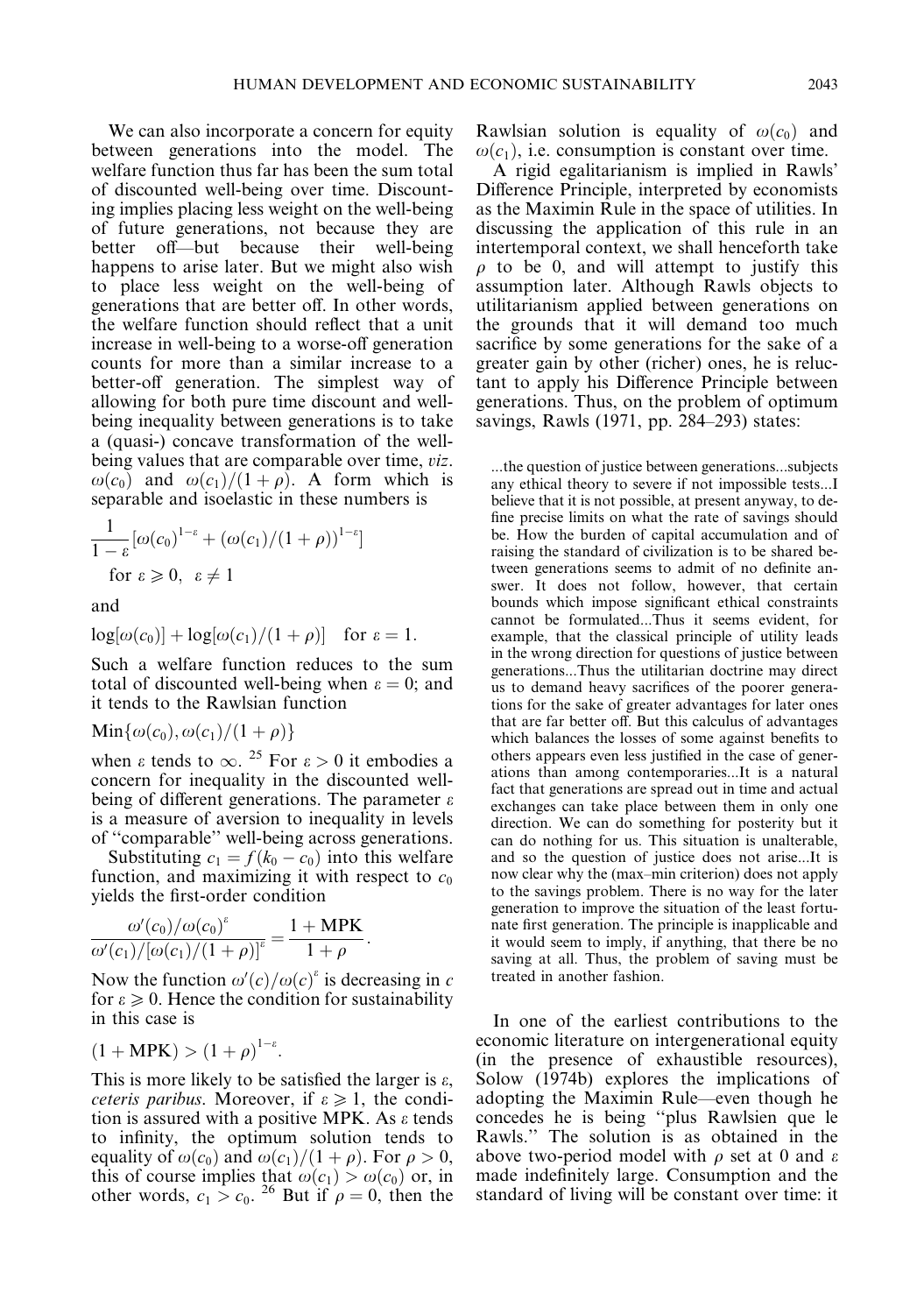is not desirable for any generation to sacrifice consumption for the sake of greater consumption by a better-off generation.  $27$  The problem with this solution, as hinted above by Rawls himself, is that it is too much at the mercy of the initial conditions. If the initial capital stock  $k_0$  is small, then no more will be accumulated. and the standard of living will be low forever. As Solow (1986, p. 144) put it, "a society starting out poor would find no justification for the initial accumulation that could provide a higher standard of consumption in the future.''

Considerations of this sort suggest a constraint on the floor level of consumption or well-being. Apart from the criteria of optimality and sustainability (the latter being a constraint on the time derivative of consumption or well-being), we can incorporate a constraint in terms of a minimum desirable standard of living. This can be specified as a lower bound on the level of consumption, c, or of well-being,  $\omega$ , or of output, q, at all times. It can be justified in terms of notions of "basic needs" fulfillment or "subsistence" which also underlie the Brundtland Commission Report (meeting the needs of the present without compromising the ability of future generations to meet their own needs).

There are three distinct criteria we have discussed in relation to intertemporal allocation: optimality, sustainability, and a minimum standard of living. They are characterized in Table 1 (Pezzey, 1992).

We have seen in the context of the two-period model that a path of development can be optimal but not sustainable, and can be sustainable but not optimal. Moreover, it is possible to set the minimum standard of living constraint at a level which violates either or both of optimality and sustainability. In other words, the three criteria of development are logically independent: all three, any two, just one, or none, may be satisfied. It follows, in particular, that the concept of sustainability cannot be derived from either of the other two criteria.

Table 1. Criteria for intertemporal allocation

| Criterion           | Characterization                                                                      |
|---------------------|---------------------------------------------------------------------------------------|
| Optimality          | Maximize                                                                              |
|                     | $\int_0^\infty e^{-\rho t}\omega(c_t) dt$                                             |
| Sustainability      | $\dot{c}_t \geq 0$ , $\dot{\omega}_t \geq 0$ , $\dot{k}_t \geq 0$ ,                   |
|                     | $\dot{q}_t \geq 0$ for all t                                                          |
| Minimum standard of | $c_t \geqslant \underline{c}, \omega_t \geqslant \underline{\omega}, q_t \geqslant q$ |
| living              | for all $t$                                                                           |

# (b) The rate of pure time preference

One of the main reasons why sustainability does not follow from intertemporal optimization (in the broadly welfarist framework of the two-period model above) is that future generations' well-being is discounted at a positive rate.  $28$  What is the justification for such an assumption? Ramsey (1928, p. 543) had himself ``...assumed that we do not discount later enjoyments in comparison with earlier ones, a practice which is ethically indefensible and arises merely from the weakness of the imagination." Pigou (1932, pp. 24-25) felt that although ``everybody prefers present pleasures or satisfactions of given magnitude to future pleasures or satisfactions of equal magnitude, even when the latter are perfectly certain to occur," "...this preference for present pleasures...implies only that our telescopic faculty is defective.''

Harrod (1948, pp.  $37-40$ ) went even further, and suggested that:

Time preference in this sense is a human infirmity, probably stronger in primitive than in civilized man... On the assumption...that a government is capable of planning what is best for its subjects, it will pay no attention to pure time preference, a polite expression for rapacity and the conquest of reason by passion.

### Finally, Solow (1974a, p. 9) argues that:

In social decision-making, however, there is no excuse for treating generations unequally, and the time-horizon is, or should be, very long. In solemn conclave assembled, so to speak, we ought to act as if the social rate of time preference were zero (though we would simultaneously discount future *consumption* if we expect the future to be richer than the present). I confess I find that reasoning persuasive, and it provides another reason for expecting that the market will exhaust resources too fast.

These are arguments about impartiality with respect to time: well-being at one point in time should not count for more than well-being at another. They do not affect the case for discounting future consumption if consumption is expected to grow over time. The consumption discount rate reflects both the higher level of consumption in the future and the decrease in the marginal value of consumption: it is simply the growth rate of consumption per capita times the elasticity of the marginal wellbeing function. The marginal well-being function  $\omega'(c)$  represents a distributional weighting system between generations attaining different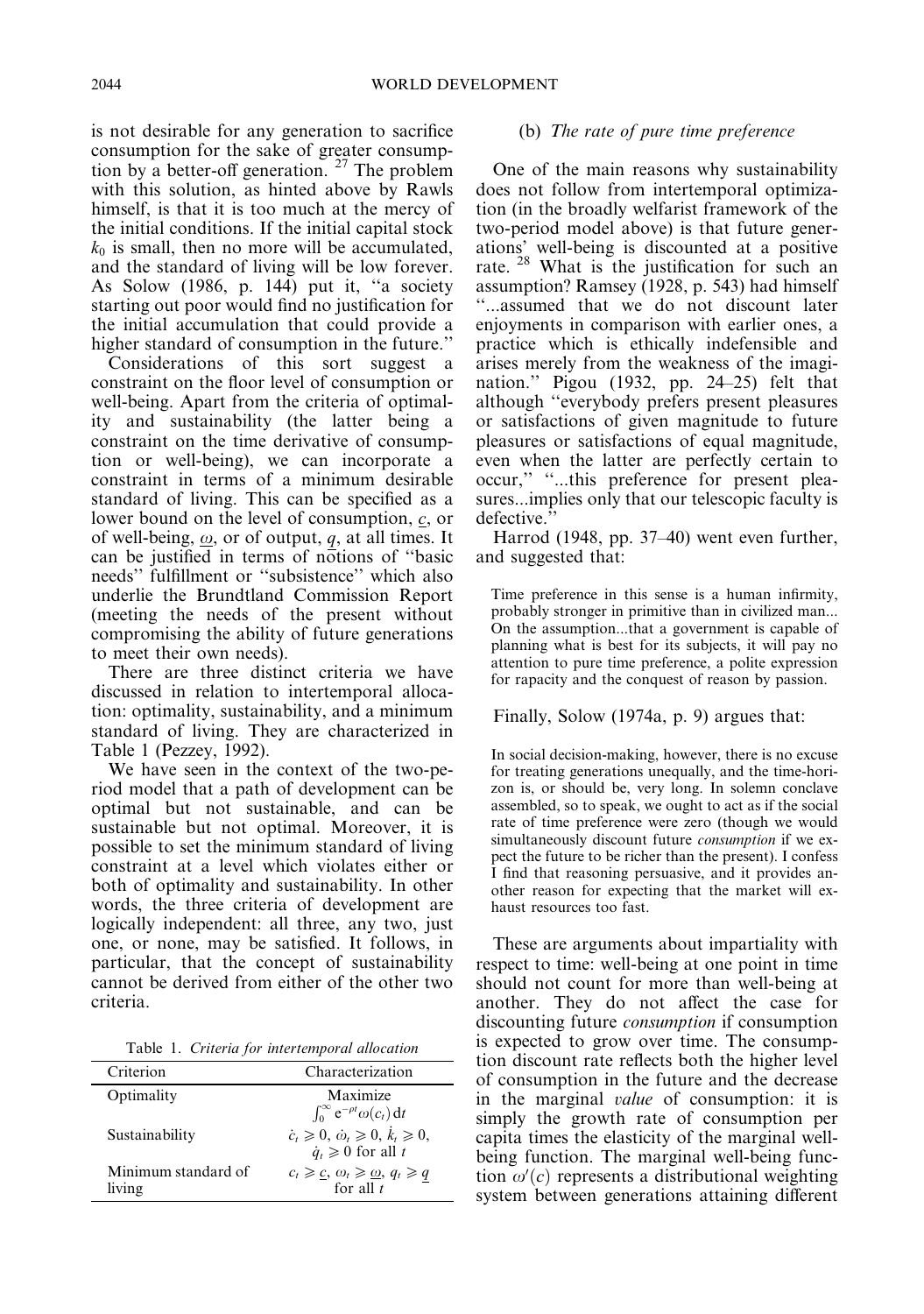levels of consumption.<sup>29</sup> The weights  $\omega'(c)$ ignore the time at which a generation lives.

Assuming a pure time preference rate of  $\rho = 0$  (applied to well-being) raises a technical problem for the intertemporal optimality criterion

$$
\int_0^\infty e^{-\rho t}\omega(c_t)\,dt.
$$

Without a positive discount factor ( $\rho > 0$ ), this integral will not converge over an infinite horizon for all paths of interest.  $30$  Ramsey  $(1928)$  got around this difficulty through his ingenious device of a "bliss" level of consumption  $\hat{c}$  at which, in his formulation, marginal utility falls to zero. Instead of maximizing the above integral, Ramsey minimized the integral of the excess of bliss utility over attained utility:

$$
\int_0^\infty [u(\hat{c})-u(c_t)]\,\mathrm{d}t.
$$

This is equivalent to maximizing

$$
\int_0^\infty [u(c_t)-u(\hat{c})] \, \mathrm{d}t.
$$

A modern variant of Ramsey's device, which serves the same purpose, is the so-called overtaking criterion proposed by von Weizsacker (1965). This criterion achieves comparisons of consumption paths over an infinite future while comparing integrals over finite horizons only. A path  $c_t$  is declared better than an alternative path  $c_t'$  if there exists a time T' such that

$$
\int_0^T \omega(c_t) dt > \int_0^T \omega(c'_t) dt \text{ for all } T \geq T'.
$$

From time  $T'$  onward, the (finite) utility integral for path  $c_t$  has overtaken that for path  $c_t'$ . <sup>31</sup> Although the overtaking criterion does not choose between every possible pair of paths, the partial ordering defined by it suffices to determine a unique optimal path in the circumstances assumed by Ramsey.

The circumstances assumed by Ramsey were no population growth and a constant technology. Koopmans (1965, p. 239) also admits to ``an ethical preference for neutrality as between

the welfare of different generations," and generalizes Ramsey's results to a situation of exponential population growth and technical progress. The device he uses is not Ramsey's bliss level of consumption, but a different asymptote from which he subtracts attained utility. This is the so-called Golden Rule level of consumption (Phelps, 1966), defined as the maximum level of consumption (and utility) per head that can be maintained indefinitely. Note that the Golden Rule of accumulation is a concept of sustainability, but at a level that achieves the highest constant consumption per head over time. Phelps (1966, p. 5) christened it a golden rule because then "...each generation saves (for future generations) that fraction of income which it would have past generations save for it.''

We can incorporate a concern for equity between generations into the overtaking criterion in much the same way as before. Instead of taking the integral (i.e. sum total) of well-being over time, we can take the integral of a concave (isoelastic) transform of the numbers  $\omega_t$ . Thus in the criterion, we simply substitute  $\omega(c)^{1-\varepsilon}/$  $(1 - \varepsilon)$  for  $\omega(c)$ , where  $\varepsilon \geq 0$  (and  $\varepsilon \neq 1$ ).

An alternative approach to equity between generations has been suggested by Asheim (1993). Essentially, he proposes a combination of the overtaking criterion and generalized Lorenz dominance in the space of "quality of life," i.e., well-being. He defines a path  $c_t$  to be as "just" as an alternative path  $c'_t$  if there exists a T' such that for all  $T \geq T'$ 

$$
\int_0^T \omega(c_t) dt \geqslant \int_0^T \omega(c_t') dt
$$

and  $\{\omega(c_t) | t \in [0, T] \}$  Lorenz dominates  $\{\omega(c'_t) | t \in [0, T] \}.$ 

This criterion of justice requires  $\omega(c_t)$  both to catch up with  $\omega(c_i)$  in finite time and to be as egalitarian in the Lorenz sense. Thus preferred paths are those that both increase the total sum to be shared between generations and share it in a more egalitarian way. In a productive technology, this leads to the result that a path is just if and only if it is dynamically efficient and nondecreasing (i.e., sustainable).

## **NOTES**

1. The basic approach goes back to earlier works of Aristotle (Nicomachean Ethics and Politics), Adam Smith (Theory of Moral Sentiments and Wealth of

Nations), and others. In the modern literature, this approach has been pursued and developed in Sen (1980, 1985a,b, 1987), Drèze and Sen (1989), Griffin and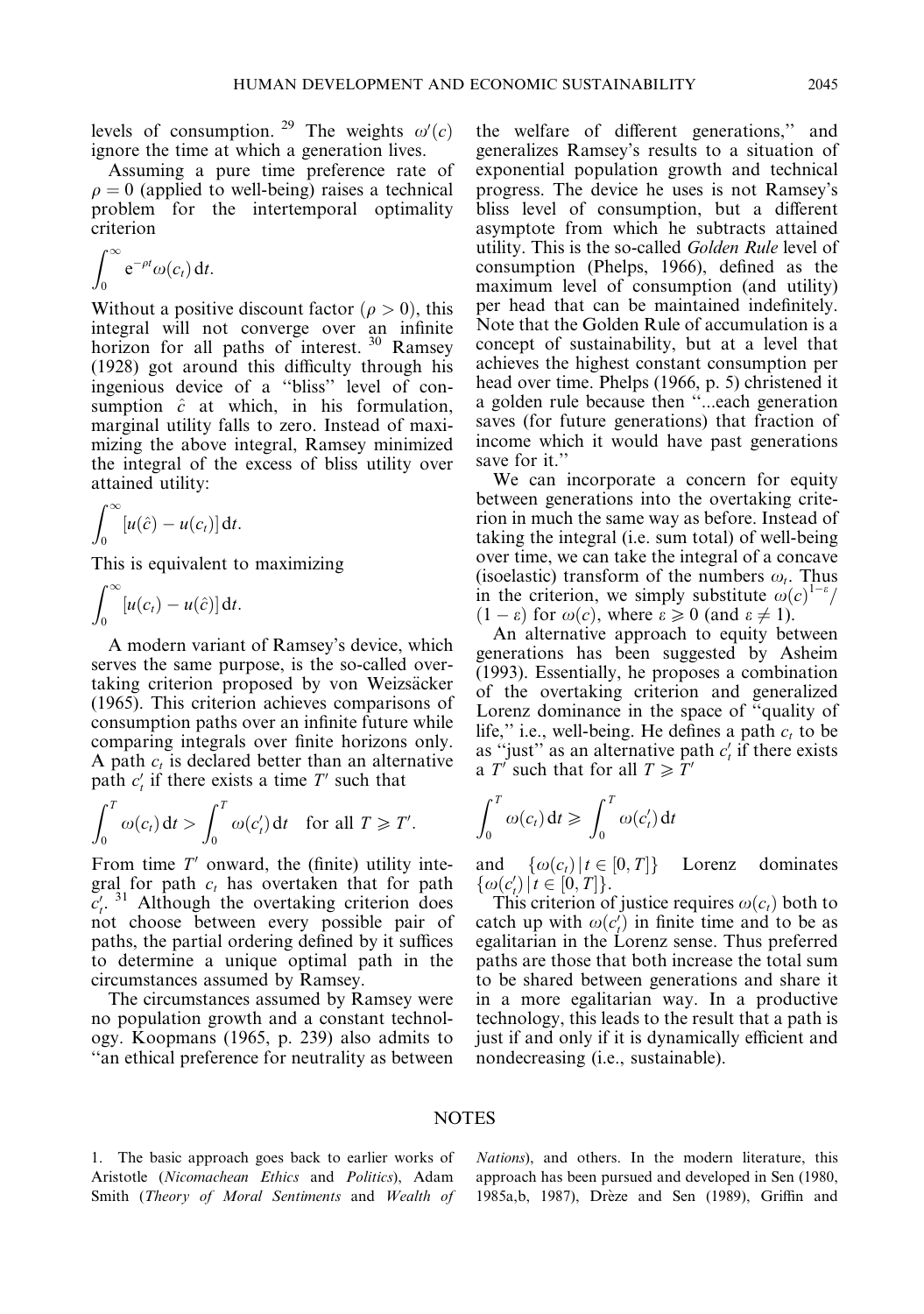Knight (1989), Desai (1991), Anand (1994), and Haq (1995).

2. While neither Paine (1792) nor Wollstonecraft (1792) were particularly concerned with future generations, in addition to the present, the universalist approach underlying their justificatory arguments can be readily extended to the future generations as well. On this general interconnection, see Rawls (1971).

3. See Sen (1988).

4. On the constitutive and causal aspects of "living" standards" and "the quality of life," see Sen (1987, 1993).

5. For critiques of GNP-based judgements and explorations of alternatives, see Streeten, Burki, Haq, Hicks, and Stewart (1981), Streeten (1984), Stewart (1985), Desai (1991), Griffin and Knight (1989), Desai, Boltvinnik, and Sen (1991), and Anand and Ravallion (1993), among other contributions.

6. See Anand (1991). See also Anand and Ravallion (1993), where an  $R^2$  of 0.45 is obtained in regressing the logarithm of shortfall of life expectancy (from a postulated maximum of 80 years) against the logarithm of GNP per person. The exact fitted equation is, in fact:  $- \log(80 - L) = -6.15 + 0.45 \log(Y)$ , with  $R^2 = 0.45$ ,

where  $L$  is the life expectancy at birth in years, and  $Y$  is GNP per person (in PPP\$).

7. The distinction corresponds to what Drèze and Sen (1989) have called ``growth-mediated security'' and ``unaimed opulence;'' there are many empirical examples of each.

8. More exactly, the statistical fit obtained by Anand and Ravallion, based on comparable data for 22 developing countries for which the relevant statistics were available, is:

$$
-\log(80 - L) = -1.08 - 0.28 \log(Y) - 0.21 \log(P) + 0.30 \log(H), + 0.302 \log(H),
$$

with  $R^2 = 0.71$ , where L stands for life expectancy in years,  $Y$  for GNP per person (in PPP\$),  $P$  for the proportion of people in poverty (consuming less than PPP\$1 per day in 1985), and  $H$  for public spending on health per person. For more detailed explanations and related results, see Anand and Ravallion (1993).

9. For example, it is strongly endorsed in World Bank (1992, Box 2, p. 8).

11. As Sidgwick (1907, p. 414) had argued, this is incompatible with universalism within the context of utilitarianism: "It seems...clear that the time at which a man exists cannot affect the value of his happiness from a universal point of view; and that the interests of posterity must concern a Utilitarian as much as those of his contemporaries, except in so far as the effect of his actions on posterity—and even the existence of human beings to be affected—must necessarily be more uncertain.''

12. Section 5(a) discusses extensions of this result to situations involving technical progress, population growth, and a concern for well-being equality between generations.

13. See, however, Pearce, Barbier, and Markandya (1988, p. 6).

14. See Anand and Nalebuff (1987) for further discussion of Hotelling's rule.

15. See also Hammond (1993), Hartwick (1978), Solow (1986), Ahmad, El Serafy, and Lutz (1989), El Serafy (1991), Lutz (1993), Bartelmus (1993) among others.

16. What is maintained constant in Hartwick's rule is a chain (or Divisia) index of the combined value of resource and capital stocks.

17. On this general question, see Dorfman (1997).

18. There are few models of intertemporal allocation which incorporate a concern for distribution among contemporaries. Anand and Joshi (1979) present one, and derive the optimum solution for extreme values of the "aversion" to well-being inequality—both inter and intragenerational. With no pure time discount, as this inequality aversion parameter tends to infinity, the entire surplus from production is redistributed to the poor of today, and there is no capital accumulation. This is like the Rawlsian solution derived by Solow (1974b).

19. This view of the poverty-environment nexus is also prominent in Mink (1993) and Pearce and Warford (1993). See also Repetto (1987).

20. See particularly World Bank (1993), and the extensive literature cited there. See also Birdsall's (1993) forceful exposition of the accumulated evidence in favor of the view that "social development is economic development.'' For a classic contribution to the importance of education as a prime mover of progress, see Schultz (1980).

<sup>10.</sup> The Spectator, Vol. VIII, No. 583, August 20, 1714.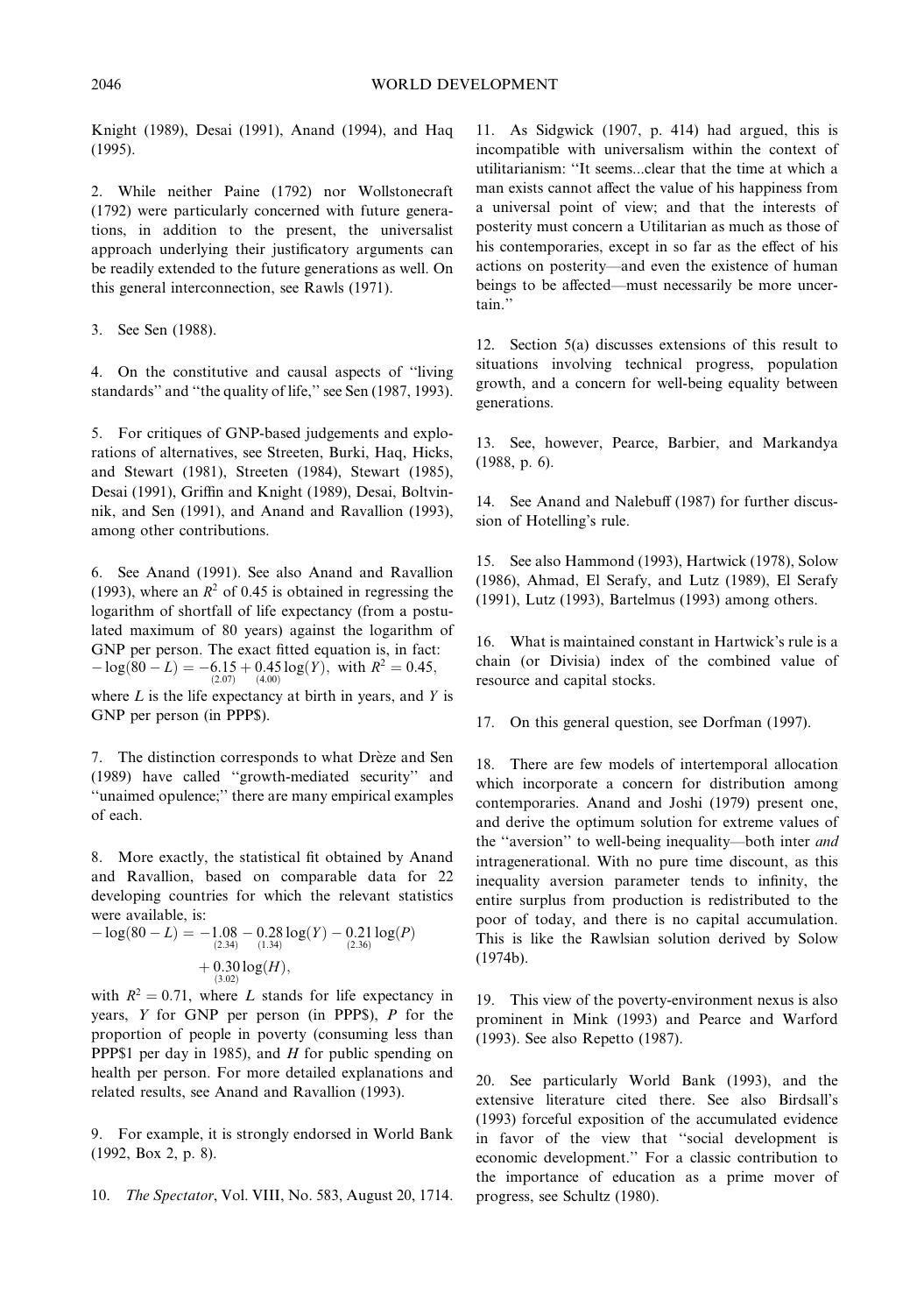21. With  $\omega(.)$  an increasing function solely of consumption  $c_t$ , sustaining  $\omega_t$  and sustaining c will be equivalent. But our well-being function  $\omega(.)$  can also depend on pollution, environmental amenities, etc., so that sustaining  $c_t$  and sustaining  $\omega_t$  could in general be different.

22. In this or any finite time horizon model, we cannot solve for the optimal capital stock to bequeath to the future since the welfare of future generations (beyond the time horizon of the model) does enter into the model. Finite time horizon models arbitrarily specify a terminal capital stock, which in our case we specify as 0.

23. It does not, however, follow that the capital stock  $k_t$  is also more likely to rise over time. The same amount of physical capital is now more productive over time and less of it is required to produce any given level of output.

24. Solow (1992, p. 15) points out that: "Sustainability is not always compatible with discounting the well-being of future generations if there is no continuing technological progress. But I will slide over this potential contradiction because discount rates should be small and, after all, there is technological progress.''

25. With pure time discount  $\rho$ , the Rawlsian welfare function corresponds to maximizing the smallest value of  $\omega_t/(1+\rho)^t$  for  $t = 0, 1, 2, ...$ 

26. Note that sustainability has been made more likely here by specifying a concern for inequality in discounted well-being rather than in the actual level of well-being of different generations. In the extreme (the Rawlsian case), this leads to equality of discounted well-being, which (with a positive pure time preference rate) implies a rising level of well-being over time.

27. In a multiperiod model, this implies zero net saving with a stationary technology, and *negative* net saving with advancing technology  $(\lambda > 0)$ . In this case, the capital stock  $k_t$  will *decline* over time.

28. Pigou (1932, p. 25) felt such discounting revealed ``...a far-reaching economic disharmony. For it implies that people distribute their resources between the present, the near future and the remote future on the basis of a wholly irrational preference. When they have a choice between two satisfactions, they will not necessarily choose the larger of the two, but will often devote themselves to producing or obtaining a small one now in preference to a much larger one some years hence. The inevitable result is that efforts directed towards the remote future are starved relatively to those directed to the near future, while these in turn are starved relatively to efforts directed towards the present.''

29. Distribution problems between individuals living at the same time are ignored by assuming there is *equal* distribution among contemporaries. See, however, Anand (1981) and Anand and Joshi (1979), where distribution both among contemporaries and over time are incorporated in a dynamic model.

30. For some authors this appears to be a sufficient reason for assuming a positive pure time preference rate. This is, however, more a matter of convenience than of reflection.

31. When the discount rate  $\rho$  is positive, the overtaking criterion is equivalent to the maximization of discounted utility over infinite time.

# **REFERENCES**

- Ahmad, Y., El Serafy, S., & Lutz, E. (Eds.) (1989). Environmental accounting for sustainable development. Washington, DC: World Bank.
- Anand, S. (1981). Notes on the theory of shadow wages. Mimeo. Oxford: St. Catherine's College.
- Anand, S. (1991). Poverty and human development in Asia and the Pacific. In United Nations Development Programme, Poverty alleviation in Asia and the Pacific (pp. 1-39). New York: United Nations Development Programme.
- Anand, S. (1994). Population, well-being and freedom. In G. Sen, A. Germain, & L. C. Chen (Eds.), Population policies reconsidered (pp. 75-85). Cambridge, MA: Harvard University Press.
- Anand, S., & Joshi, V. R. (1979). Domestic distortions, income distribution and the theory of

optimum subsidy. Economic Journal, 89 (June), 336±352.

- Anand, S.,  $\&$  Nalebuff, B. J. (1987). Issues in the application of cost-benefit analysis to energy projects in developing countries. Oxford Economic Papers, 39 (March), 190-222.
- Anand, S., & Ravallion, M. (1993). Human development in poor countries: On the role of private incomes and public services. Journal of Economic Perspectives,  $7(1)$ , 133-150.
- Anand, S., & Sen, A. (1996). Sustainable human development: Concepts and priorities. Office of Development Studies Discussion Paper 1, United Nations Development Programme, New York.
- Asheim, G. B. (1993). Sustainability: Ethical foundations and economic properties. Mimeo. Norwegian School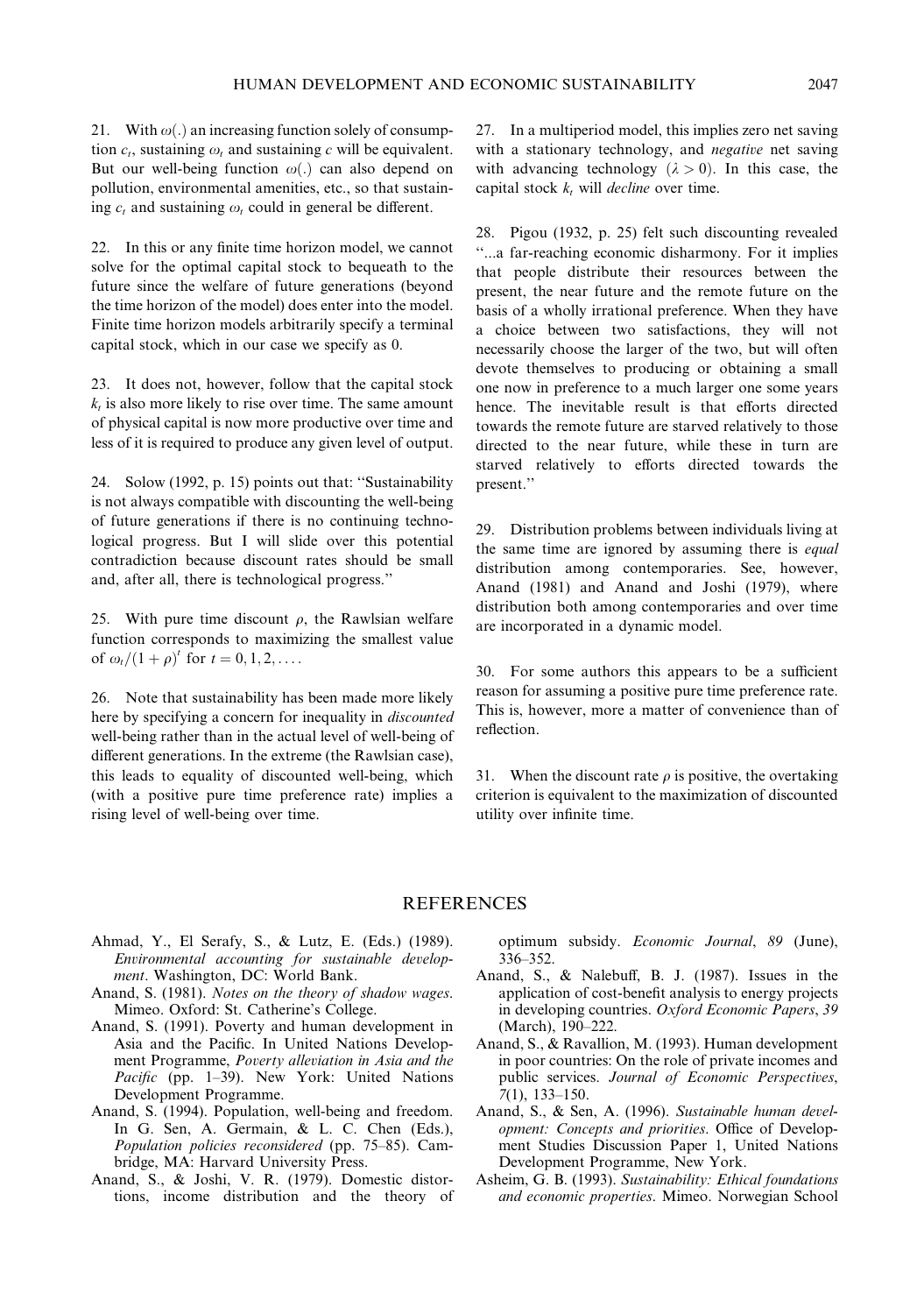of Economics and Business Administration, Bergen, Norway.

- Bartelmus, P. (1993). Measuring sustainability in growth and development. Mimeo. United Nations, New York.
- Birdsall, N. (1993). Social development is economic development. Policy Research Working Paper 1123. World Bank, Washington, DC.
- Broome, J. (1992). Counting the cost of global warming. Cambridge, UK: White Horse Press.
- Brundtland, G. H. (1993). Population, environment and development. The Rafael M. Salas Memorial Lecture (September 28). United Nations Population Fund, New York.
- Dasgupta, P., & Heal, G. M. (1979). Economic theory and exhaustible resources. Cambridge, UK: Cambridge University Press.
- Desai, M. J. (1991). Human development: Concepts and measurement. European Economic Review, 35, 350-357.
- Desai, M. J., Boltvinnik, J., & Sen, A. (1991). Social progress index. Bogota: UNDP.
- Dixit, A., Hammond, P. J., & Hoel, M. (1980). On Hartwick's rule for regular maximin paths of capital accumulation and resource depletion. Review of Economic Studies, 47, 551-556.
- Dorfman, R. (1997). On Sustainability. In R. Dorfman, & P. P. Rogers (Eds.), Science with a human face (pp. 27-51). Boston, MA: Harvard School of Public Health (distributed by Harvard University Press).
- Drèze, J. P., & Sen, A. (1989). Hunger and public action. Oxford: Clarendon Press.
- Dworkin, R. (1978). Taking rights seriously. London: Duckworth.
- El Serafy, S. (1991). Depletable resources: Fixed capital or inventories? Paper presented at the Special Conference of the International Association of Research in Income and Wealth on Environmental Accounting, Baden, Austria.
- Griffin, K. B., & Knight, J. B. (Eds.) (1989). Human development and the international development strategy for the 1990s. London: Macmillan.
- Hammond, P. J. (1993). Is there anything new in the concept of sustainable development? Mimeo. Stanford University.
- Haq, M.-ul. (1995). Reflections on human development. New York: Oxford University Press.
- Harrod, R. F. (1948). Towards a dynamic economics. London: Macmillan.
- Hartwick, J. M. (1977). Intergenerational equity and the investing of rents from exhaustible resources. American Economic Review, 67(5), 972-974.
- Hartwick, J. M. (1978). Substitution among exhaustible resources and intergenerational equity. Review of Economic Studies, 45(2), 347-354.
- Hicks, J. R. (1946). Value and capital (2nd ed.). Oxford: Clarendon Press.
- Hotelling, H. (1931). The economics of exhaustible resources. Journal of Political Economy, 39, 137-175.
- International Union for the Conservation of Nature and Natural Resources (IUCN) (1980). World conservation strategy: Living resource conservation for sustainable development. Gland, Switzerland: IUCN-UNEP-WWF.
- Koopmans, T. C. (1965). On the concept of optimal economic growth. In The econometric approach to development planning. Amsterdam: North-Holland; and Chicago: Rand McNally.
- Koopmans, T. C. (1967a). Objectives, constraints, and outcomes in optimal growth models. Econometrica,  $35, 1-15.$
- Koopmans, T. C. (1967b). Intertemporal distribution and `optimal' aggregate economic growth. In W. Fellner, et al., Ten economic studies in the tradition of Irving Fisher (pp. 95-126). New York: Wiley.
- Koopmans, T. C. (1977). Concepts of optimality and their uses. American Economic Review, 67(3), 261-274.
- Lewis, W. A. (1955). The theory of economic growth. Homewood, IL: Richard D. Irwin.
- Lutz, E. (Ed.) (1993). Toward improved accounting for the environment. An UNSTAT-World Bank Symposium, World Bank, Washington, DC.
- Mink, S. D. (1993). Poverty, population, and the environment. World Bank Discussion Paper No. 189. Washington, DC: World Bank.
- Paine, T. (1792). Rights of man: Part two. In P. S. Foner (Ed.), Life and major writings of Thomas Paine. Secaucus, NJ: Citadel, 1948.
- Parfit, D. (1984). Reasons and persons. Oxford: Clarendon Press.
- Pearce, D. W., Barbier, E. B., & Markandya, A. (1988). Sustainable development and cost-benefit analysis. London Environmental Economics Centre Paper No. 88-03, University College, London.
- Pearce, D. W., & Warford, J. J. (1993). World without end: Economics, environment, and sustainable development. New York: Oxford University Press (for the World Bank).
- Pezzey, J. C. V. (1992). Sustainable development concepts: An economic analysis. World Bank Environment Paper No. 2, World Bank, Washington, DC.
- Phelps, E. S. (1966). Golden rules of economic growth. New York: Norton & Co.
- Pigou, A. C. (1932). The economics of welfare (4th ed.). London: Macmillan.
- Pronk, J., & Haq, M. -ul. (1992). Sustainable development: From concept to action. Report of the Hague Symposium convened by UNCED and co-sponsored by UNDP and the Dutch Ministry of Development Cooperation. New York: UNDP.
- Ramsey, F. P. (1928). A mathematical theory of saving. Economic Journal, 38 (December), 543-559.
- Rawls, J. (1971). A theory of justice. Cambridge, MA: Harvard University Press; and Oxford: Clarendon Press.
- Rawls, J. (1993). Political liberalism. New York: Columbia University Press.
- Repetto, R. (Ed.) (1985). The global possible: Resources, development, and the new century. New Haven, CT: Yale University Press.
- Repetto, R. (1987). Population, resources, environment: An uncertain future. Population Bulletin, 42(2).
- Scanlon, T. (1982). Utilitarianism and contractarianism. In A. Sen, & B. A. O. Williams (Eds.), Utilitarianism and beyond. Cambridge, UK: Cambridge University Press.